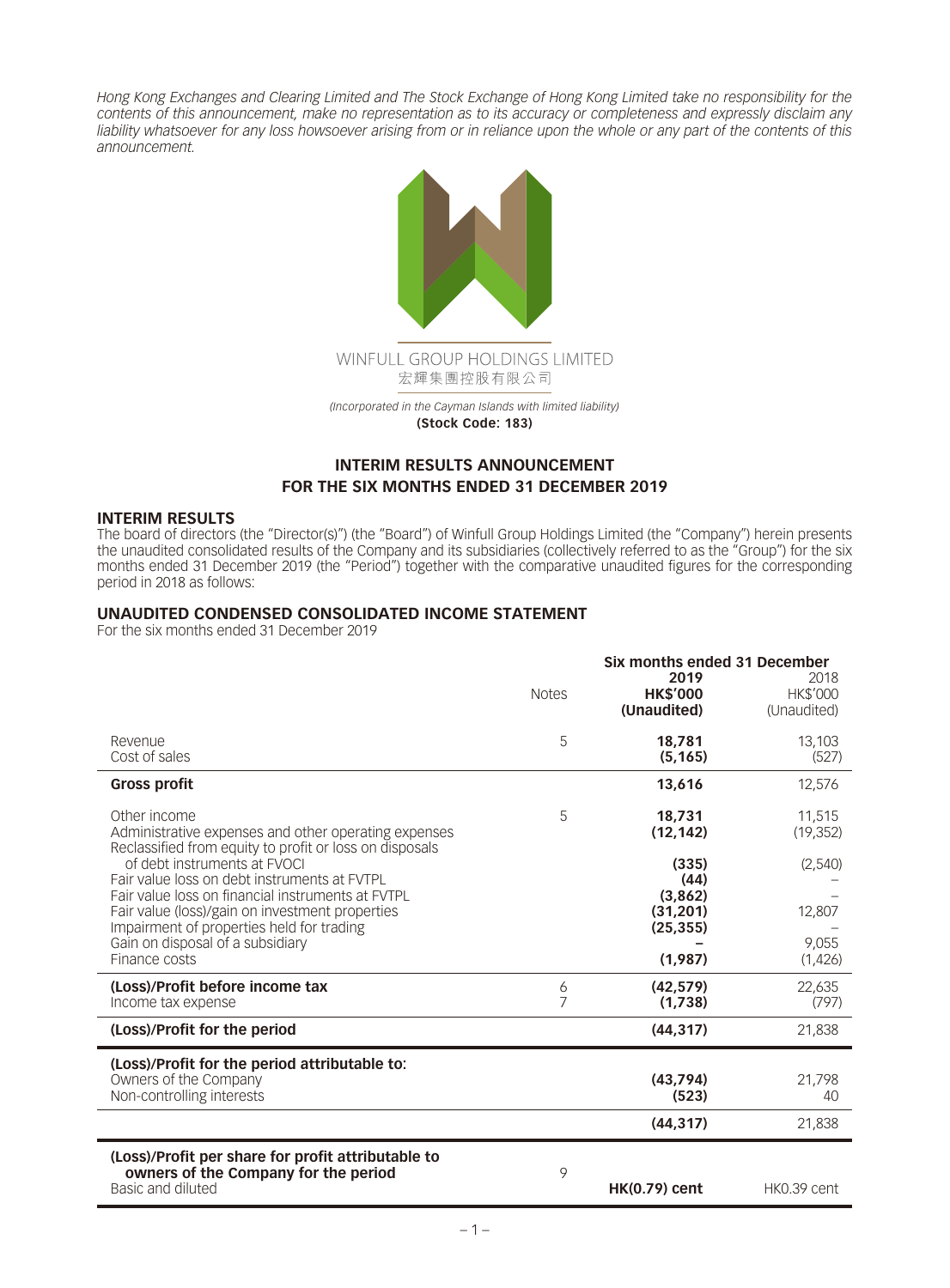# **UNAUDITED CONDENSED CONSOLIDATED STATEMENT OF COMPREHENSIVE INCOME**

For the six months ended 31 December 2019

|                                                                   | Six months ended 31 December |             |  |
|-------------------------------------------------------------------|------------------------------|-------------|--|
|                                                                   | 2019                         | 2018        |  |
|                                                                   | <b>HK\$'000</b>              | HK\$'000    |  |
|                                                                   | (Unaudited)                  | (Unaudited) |  |
| (Loss)/Profit for the period                                      | (44, 317)                    | 21,838      |  |
| Other comprehensive income                                        |                              |             |  |
| Item that will not be reclassified to profit or loss:             |                              |             |  |
| Changes in fair value of equity instruments at FVOCI              | 715                          | 2,400       |  |
| Items that may be reclassified subsequently to profit or loss:    |                              |             |  |
| Changes in fair value of debt instruments at FVOCI                | 2,604                        | (829)       |  |
| Reclassified from equity to profit or loss on disposals           |                              |             |  |
| of debt instruments at EVOCI                                      |                              | 2,540       |  |
| Exchange differences arising on translation of foreign operations | 51                           | 2,708       |  |
| Other comprehensive income for the period, net of tax             | 3,370                        | 6,819       |  |
| Total comprehensive income for the period                         | (40, 947)                    | 28,657      |  |
| Total comprehensive income for the period attributable to:        |                              |             |  |
| Owners of the Company                                             | (40, 424)                    | 28,617      |  |
| Non-controlling interests                                         | (523)                        | 40          |  |
|                                                                   | (40, 947)                    | 28,657      |  |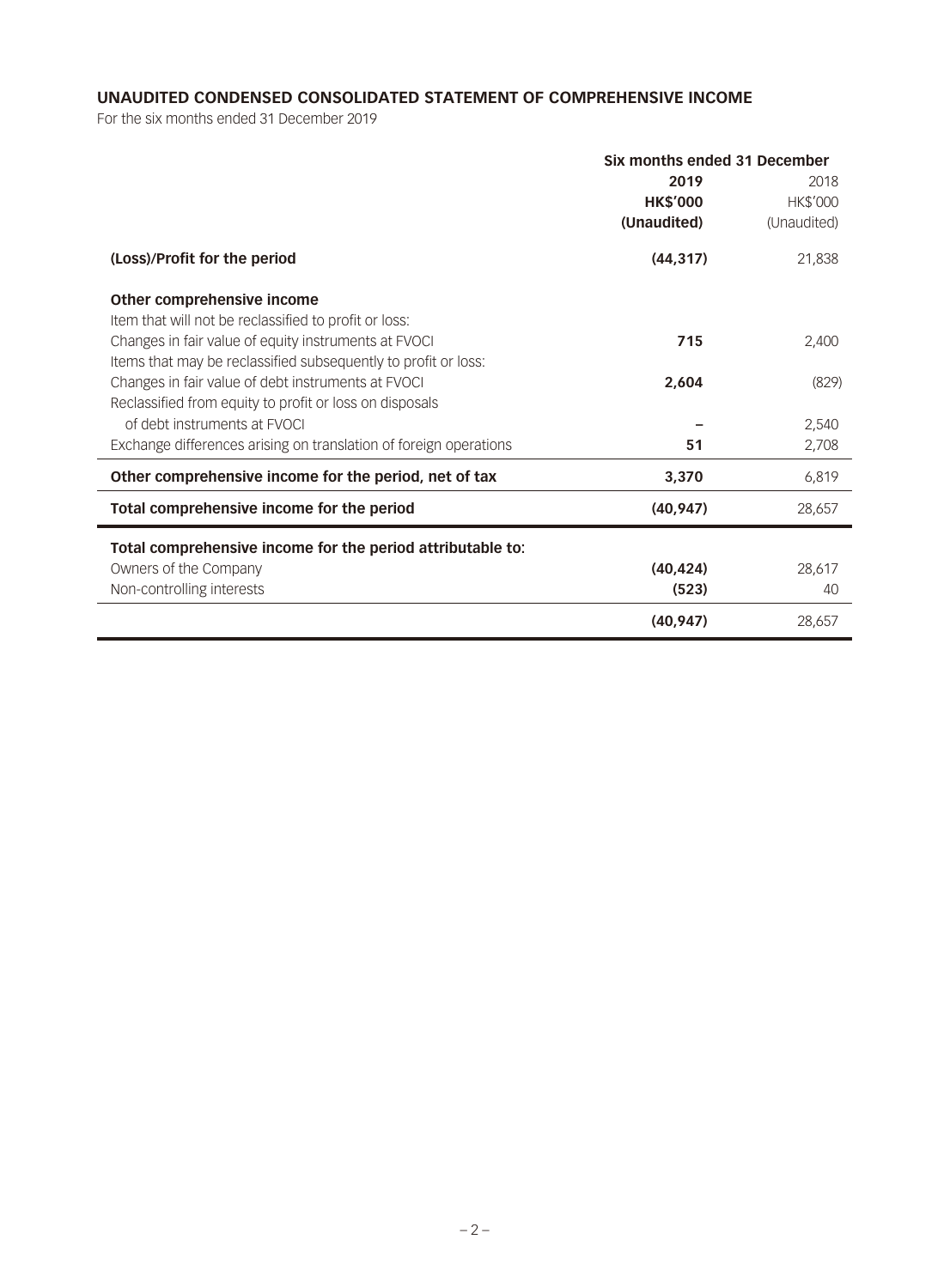# **UNAUDITED CONDENSED CONSOLIDATED STATEMENT OF FINANCIAL POSITION**

As at 31 December 2019

|                                                                          | <b>Notes</b> | At 31 December<br>2019<br><b>HK\$'000</b><br>(Unaudited) | At 30 June<br>2019<br>HK\$'000<br>(Audited) |
|--------------------------------------------------------------------------|--------------|----------------------------------------------------------|---------------------------------------------|
| <b>ASSETS AND LIABILITIES</b>                                            |              |                                                          |                                             |
| Non-current assets                                                       |              |                                                          |                                             |
| Property, plant and equipment                                            |              | 98,942                                                   | 97,230                                      |
| Investment properties                                                    |              | 1,027,577                                                | 1,006,668                                   |
| Equity instruments at FVOCI                                              | 10           | 37,072                                                   | 9,145                                       |
| Financial instruments at FVTPL                                           | 10           | 380,392                                                  | 288,267                                     |
| Debt instruments at FVOCI                                                | 10           | 59,971                                                   | 71,194                                      |
| Loan receivables                                                         | 12           | 50,863                                                   | 11,922                                      |
| Deposits for acquisition of property,                                    |              |                                                          |                                             |
| plant and equipment<br>Deposits for acquisition of investment properties |              |                                                          | 3,572<br>3,482                              |
| Deposits for acquisition of equity instruments                           |              |                                                          | 20,399                                      |
|                                                                          |              |                                                          |                                             |
|                                                                          |              | 1,654,817                                                | 1,511,879                                   |
| <b>Current assets</b>                                                    |              |                                                          |                                             |
| Properties held for trading                                              |              | 99,700                                                   | 160,939                                     |
| Properties under development                                             |              | 20,467                                                   | 15,406                                      |
| Trade receivables                                                        | 11           | 254                                                      | 1,579                                       |
| Prepayments, deposits and other receivables                              |              | 8,947                                                    | 8,337                                       |
| Loan receivables                                                         | 12           | 49,188                                                   | 31,888                                      |
| Debt instruments at FVTPL                                                | 10           | 11,727                                                   | 15,680                                      |
| Cash and bank balances                                                   |              | 181,088                                                  | 314,412                                     |
| Pledged bank deposits                                                    |              | 178,986                                                  | 126,729                                     |
|                                                                          |              | 550,357                                                  | 674,970                                     |
| <b>Current liabilities</b>                                               |              |                                                          |                                             |
| Accrued expenses, other payables and deposits received                   |              | 14,548                                                   | 10,095                                      |
| <b>Borrowings</b>                                                        |              | 211,472                                                  | 156,658                                     |
| Amounts due to non-controlling shareholders                              |              | 17,869                                                   | 17,869                                      |
| Provision for income tax                                                 |              | 26,531                                                   | 25,136                                      |
|                                                                          |              | 270,420                                                  | 209,758                                     |
| <b>Net current assets</b>                                                |              | 279,937                                                  | 465,212                                     |
| <b>Total assets less current liabilities</b>                             |              | 1,934,754                                                | 1,977,091                                   |
| <b>Non-current liabilities</b>                                           |              |                                                          |                                             |
| <b>Borrowings</b>                                                        |              | 15,297                                                   | 16,687                                      |
| Deferred tax liabilities                                                 |              | 9,998                                                    | 9,998                                       |
|                                                                          |              | 25,295                                                   | 26,685                                      |
| <b>Net assets</b>                                                        |              | 1,909,459                                                | 1,950,406                                   |
|                                                                          |              |                                                          |                                             |
| <b>EQUITY</b>                                                            |              |                                                          |                                             |
| Share capital                                                            | 13           | 55,481                                                   | 55,481                                      |
| Reserves                                                                 |              | 1,855,386                                                | 1,895,810                                   |
| Equity attributable to owners of the Company                             |              | 1,910,867                                                | 1,951,291                                   |
| <b>Non-controlling interests</b>                                         |              | (1,408)                                                  | (885)                                       |
| <b>Total equity</b>                                                      |              | 1,909,459                                                | 1,950,406                                   |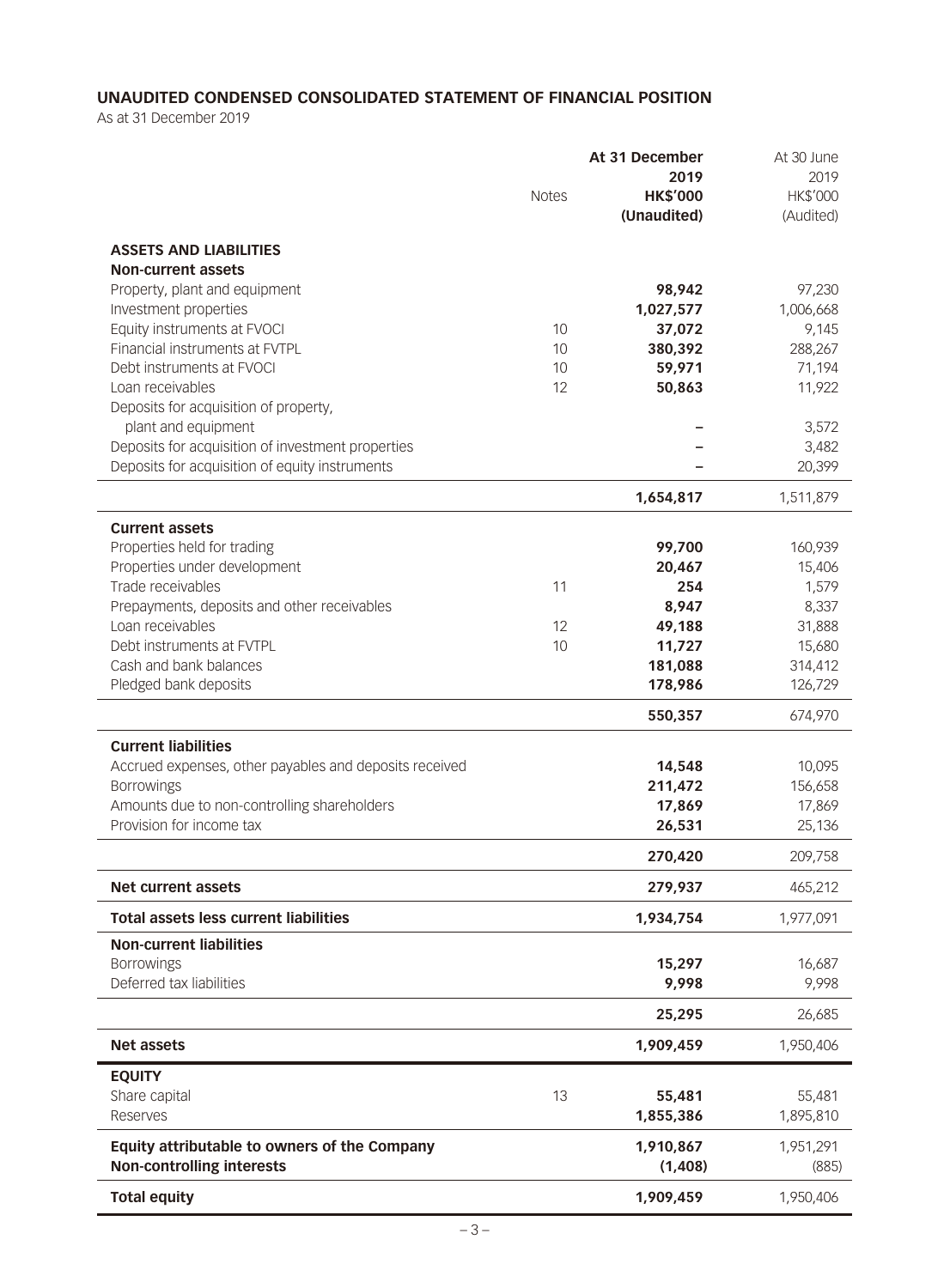# **UNAUDITED CONDENSED CONSOLIDATED STATEMENT OF CASH FLOWS**

For the six months ended 31 December 2019

|                                                        | Six months ended 31 December |             |  |
|--------------------------------------------------------|------------------------------|-------------|--|
|                                                        | 2019                         | 2018        |  |
|                                                        | <b>HK\$'000</b>              | HK\$'000    |  |
|                                                        | (Unaudited)                  | (Unaudited) |  |
| Net cash generated from/(used in) operating activities | 3,182                        | (36,626)    |  |
| Net cash generated from investing activities           | 79,164                       | 8,966       |  |
| Net cash generated from financing activities           | 53,423                       | 17,683      |  |
| Net increase/(decrease) in cash and cash equivalents   | 135,769                      | (9, 977)    |  |
| Cash and cash equivalents at beginning of period       | 45,268                       | 302,291     |  |
| Effect of foreign exchange rate change                 | 51                           | 2,708       |  |
| Cash and cash equivalents at end of period             | 181,088                      | 295,022     |  |
| ANALYSIS OF BALANCES OF CASH AND CASH EQUIVALENTS      |                              |             |  |
| Cash and bank balances                                 | 94,890                       | 37,748      |  |
| Short-term deposits                                    | 86,198                       | 257,274     |  |
|                                                        | 181,088                      | 295,022     |  |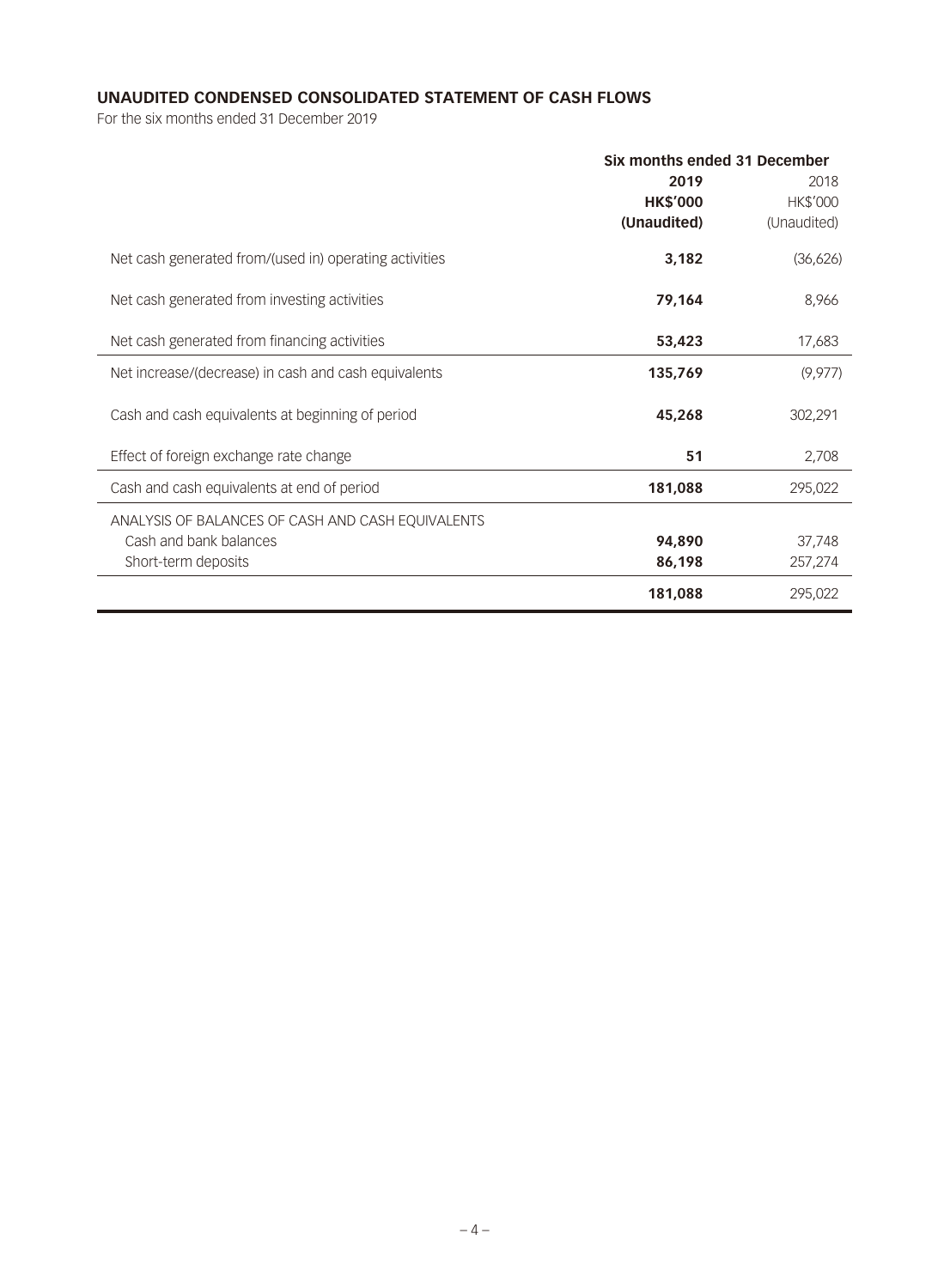# **UNAUDITED CONDENSED CONSOLIDATED STATEMENT OF CHANGES IN EQUITY**

For the six months ended 31 December 2019

|                                         | Equity attributable to owners of the Company |                 |             |             |                 |                 |                 |             |             |                |                 |
|-----------------------------------------|----------------------------------------------|-----------------|-------------|-------------|-----------------|-----------------|-----------------|-------------|-------------|----------------|-----------------|
|                                         |                                              | Share           |             | Share-based |                 |                 | Proposed        |             |             | Non-           |                 |
|                                         | Share                                        | premium         | Translation | payment     | Revaluation     | Other           | final           | Retained    |             | controlling    | Total           |
|                                         | capital                                      | account         | reserve     | reserve     | reserve         | reserve         | dividend        | profits     | Total       | interests      | equity          |
|                                         | HK\$'000                                     | <b>HK\$'000</b> | HK\$'000    | HK\$'000    | <b>HK\$'000</b> | <b>HK\$'000</b> | <b>HK\$'000</b> | HK\$'000    | HK\$'000    | HK\$'000       | <b>HK\$'000</b> |
|                                         | (Unaudited)                                  | (Unaudited)     | (Unaudited) | (Unaudited) | (Unaudited)     | (Unaudited)     | (Unaudited)     | (Unaudited) | (Unaudited) | (Unaudited)    | (Unaudited)     |
| At 1 July 2018                          | 55,481                                       | 1,568,267       | 50          | 8,728       | 1,581           | 1,380           | 10,000          | 261,480     | 1,906,967   | (988)          | 1,905,979       |
| Initial application of HKFRS 9 (note 3) |                                              |                 |             |             | 2,125           |                 |                 |             | 2,125       | ÷,             | 2,125           |
| Restated balance at 1 July 2018         | 55,481                                       | 1,568,267       | 50          | 8,728       | 3,706           | 1,380           | 10,000          | 261,480     | 1,909,092   | (988)          | 1,908,104       |
| Equity-settled share-based payment      |                                              |                 | ÷,          | 2,961       | L               |                 |                 | Ē,          | 2,961       | $\overline{a}$ | 2,961           |
| Lapse of share options                  |                                              |                 | ÷           | (444)       | L               |                 |                 | 444         |             |                |                 |
| <b>Transaction with owners</b>          |                                              |                 |             | 2,517       |                 |                 |                 | 444         | 2,961       | ÷              | 2,961           |
| Profit for the period                   |                                              |                 |             |             |                 |                 |                 | 21,798      | 21,798      | 40             | 21,838          |
| Other comprehensive income:             |                                              |                 |             |             |                 |                 |                 |             |             |                |                 |
| Change in fair value of equity          |                                              |                 |             |             |                 |                 |                 |             |             |                |                 |
| instruments at FVOCI                    |                                              |                 |             |             | 2,400           |                 |                 |             | 2,400       |                | 2,400           |
| Change in fair value of debts           |                                              |                 |             |             |                 |                 |                 |             |             |                |                 |
| instruments at fair FVOCI               |                                              |                 |             |             | (829)           |                 |                 |             | (829)       |                | (829)           |
| Reclassified from equity to profit      |                                              |                 |             |             |                 |                 |                 |             |             |                |                 |
| or loss on disposals of debt            |                                              |                 |             |             |                 |                 |                 |             |             |                |                 |
| instruments at FVOCI                    |                                              |                 |             |             | 2,540           |                 |                 |             | 2,540       |                | 2,540           |
| Exchange differences arising on         |                                              |                 |             |             |                 |                 |                 |             |             |                |                 |
| translation of foreign operations       |                                              |                 | 2,708       |             |                 |                 |                 |             | 2,708       |                | 2,708           |
| Total comprehensive income              |                                              |                 |             |             |                 |                 |                 |             |             |                |                 |
| for the period                          |                                              |                 | 2,708       |             | 4,111           |                 |                 | 21,798      | 28,617      | 40             | 28,657          |
| At 31 December 2018                     | 55,481                                       | 1,568,267       | 2,758       | 11,245      | 7,817           | 1,380           | 10,000          | 283,722     | 1,940,670   | (948)          | 1,939,722       |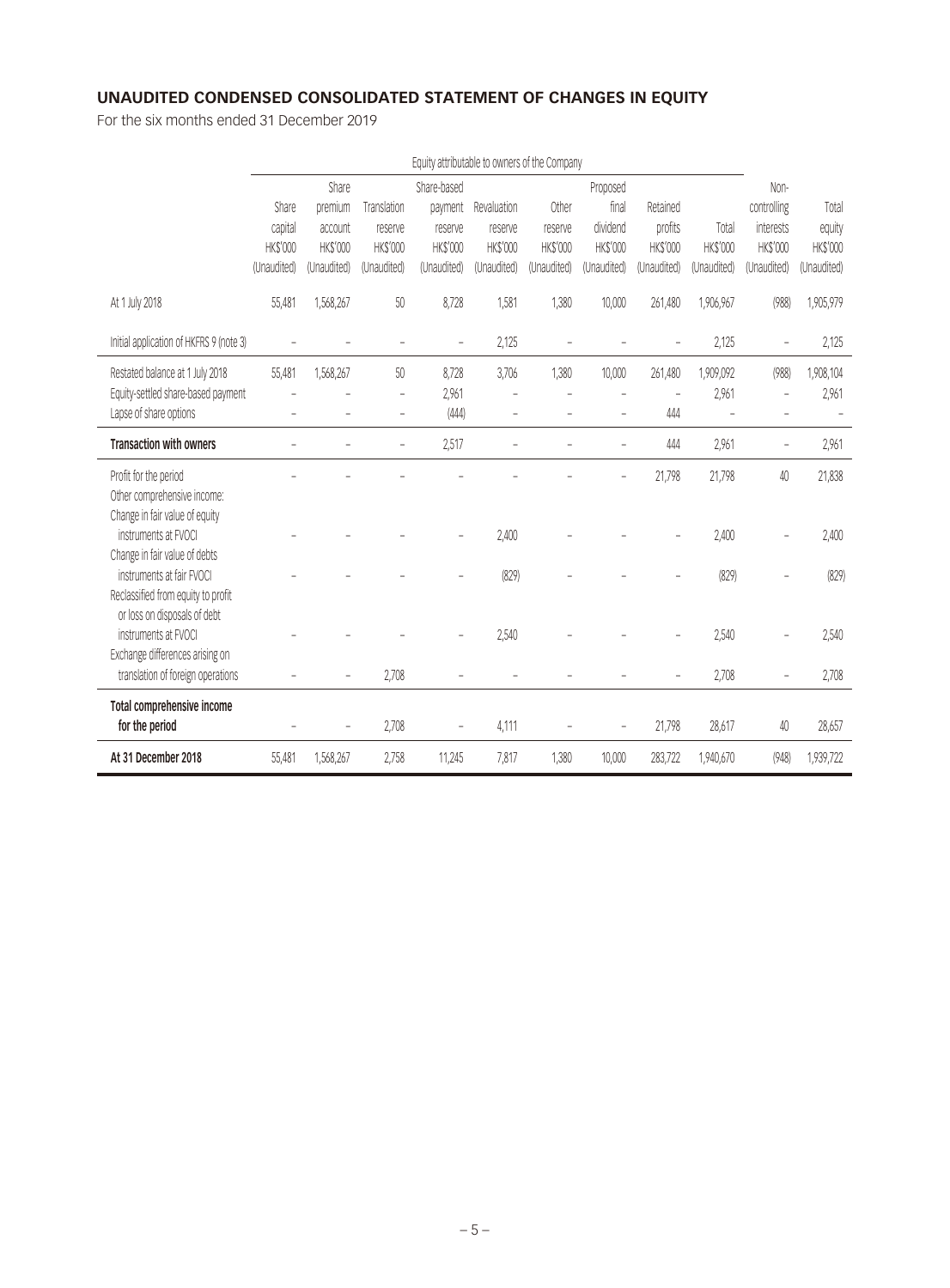# **UNAUDITED CONDENSED CONSOLIDATED STATEMENT OF CHANGES IN EQUITY**

For the six months ended 31 December 2019

|                                   | Equity attributable to owners of the Company |                 |                    |                 |                 |                 |                 |                          |                 |                 |                          |                 |
|-----------------------------------|----------------------------------------------|-----------------|--------------------|-----------------|-----------------|-----------------|-----------------|--------------------------|-----------------|-----------------|--------------------------|-----------------|
|                                   |                                              |                 |                    | Share-based     |                 |                 |                 | Proposed                 |                 |                 | Non-                     |                 |
|                                   | Share                                        | Share           | <b>Translation</b> | payment         | Revaluation     | <b>FVOCI</b>    | Other           | final                    | Retained        |                 | controlling              | Total           |
|                                   | capital                                      | premium         | reserve            | reserve         | reserve         | reserve         | reserve         | dividend                 | profits         | Total           | <b>interests</b>         | equity          |
|                                   | <b>HK\$'000</b>                              | <b>HK\$'000</b> | <b>HK\$'000</b>    | <b>HK\$'000</b> | <b>HK\$'000</b> | <b>HK\$'000</b> | <b>HK\$'000</b> | <b>HK\$'000</b>          | <b>HK\$'000</b> | <b>HK\$'000</b> | <b>HK\$'000</b>          | <b>HK\$'000</b> |
| At 1 July 2019                    | 55,481                                       | 1,568,267       | 2,717              | 11,245          | ۰               | 174             | 1,380           | $\overline{\phantom{a}}$ | 312,027         | 1,951,291       | (885)                    | 1,950,406       |
| Loss for the period               |                                              |                 |                    |                 |                 |                 |                 | ٠                        | (43,794)        | (43, 794)       | (523)                    | (44, 317)       |
| Other comprehensive income:       |                                              |                 |                    |                 |                 |                 |                 |                          |                 |                 |                          |                 |
| Changes in fair value of equity   |                                              |                 |                    |                 |                 |                 |                 |                          |                 |                 |                          |                 |
| instruments at FVOCI (note 10)    |                                              |                 |                    |                 |                 | 715             |                 |                          |                 | 715             | $\overline{\phantom{a}}$ | 715             |
| Changes in fair value of debts    |                                              |                 |                    |                 |                 |                 |                 |                          |                 |                 |                          |                 |
| instruments at FVOCI (note 10)    |                                              |                 |                    |                 |                 | 2,604           |                 |                          |                 | 2,604           |                          | 2,604           |
| Exchange differences arising on   |                                              |                 |                    |                 |                 |                 |                 |                          |                 |                 |                          |                 |
| translation of foreign operations |                                              |                 | 51                 |                 |                 |                 |                 |                          |                 | 51              |                          | 51              |
| Total comprehensive income        |                                              |                 |                    |                 |                 |                 |                 |                          |                 |                 |                          |                 |
| for the period                    | -                                            | $\blacksquare$  | 51                 |                 |                 | 3,319           |                 | ٠                        | (43, 794)       | (40, 424)       | (523)                    | (40, 947)       |
| At 31 December 2019               | 55,481                                       | 1,568,267       | 2,768              | 11,245          |                 | 3,493           | 1,380           |                          | 268,233         | 1,910,867       | (1,408)                  | 1,909,459       |

Other reserve represents the difference between the proportionate share of the carrying amount of its subsidiaries' net liabilities, assignment of debt amount and the consideration received for the disposal of a certain interests in subsidiaries that does not result in loss of control.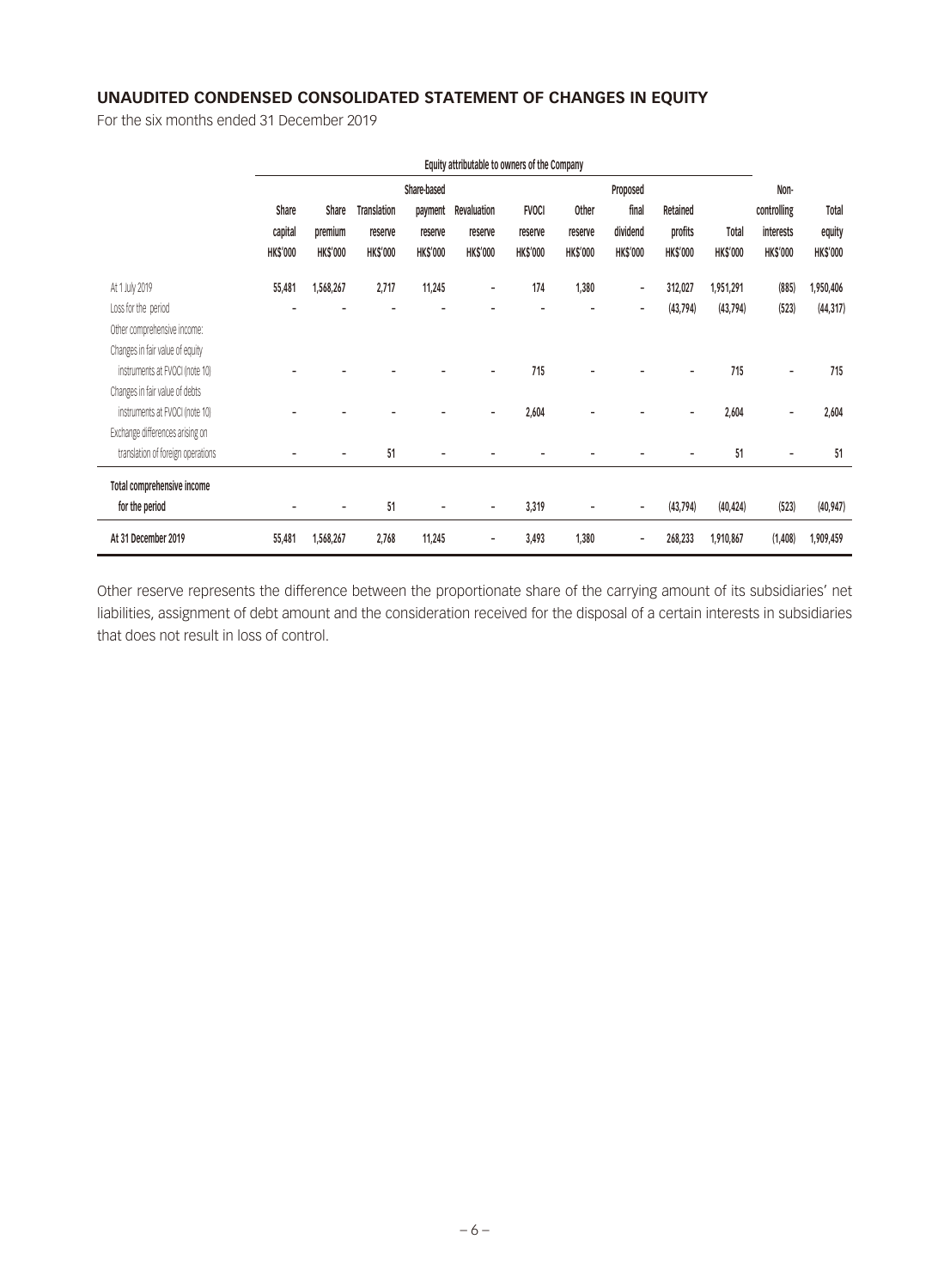# **NOTES TO UNAUDITED CONDENSED CONSOLIDATED FINANCIAL STATEMENTS**

## **1. GENERAL INFORMATION**

Winfull Group Holdings Limited (the "Company") is an exempted company with limited liability under the Companies Law (2001 Second Revision) of the Cayman Islands. The address of its registered office is Cricket Square, Hutchins Drive, P.O. Box 2681, Grand Cayman KY1-1111, Cayman Islands and its principal place of business is Unit A, 6th Floor, 9 Queen's Road Central, Hong Kong.

The Company's shares are listed on the Main Board of The Stock Exchange of Hong Kong Limited (the "Stock Exchange").

The principal activity of the Company is investment holding. The Group is principally engaged in the property investment and trading, property development and securities investment and trading. Apart from the new principal segment of business for investment and trading in securities, there were no significant changes in the Group's operations during the period.

These condensed consolidated interim financial statements are unaudited, but have been reviewed by the audit committee of the Company and approved for issue by the board of directors (the "Board") of the Company on 28 February 2020.

# **2. BASIS OF PREPARATION**

The unaudited condensed consolidated interim financial statements of the Group for the six months ended 31 December 2019 (the "Condensed Financial Report") have been prepared in accordance with Hong Kong Accounting Standard ("HKAS") 34 "Interim Financial Reporting" issued by the Hong Kong Institute of Certified Public Accountants (the "HKICPA") and the applicable disclosure requirements of the Rules Governing the Listing of Securities on the Stock Exchange (the "Listing Rules").

This Condensed Financial Report do not include all the information and disclosures required in the annual financial statements, and should be read in conjunction with the 2019 Annual Financial Statements, which have been prepared in accordance with Hong Kong Financial Reporting Standards ("HKFRS").

The preparation of the Condensed Financial Report in conformity with HKAS 34 requires management to make judgements, estimates and assumptions that affect the application of policies and reported amounts of assets and liabilities, income and expenses on a year to date basis. Actual results may differ from these estimates.

In preparing the Condensed Financial Report, significant judgements made by management in applying the Group's accounting policies and the key sources of estimation uncertainty were the same as those applied to the 2019 Annual Financial Statements.

The Condensed Financial Report have been prepared under the historical cost convention, except for financial assets at fair value through profit or loss ("FVTPL"), equity/debt instruments at fair value through other comprehensive income ("FVOCI") and investment properties which are stated at fair value.

The Condensed Financial Report are presented in Hong Kong Dollars ("HK\$") which is also the functional currency of the Company and all values are rounded to the nearest thousands ("HK\$'000") unless otherwise stated.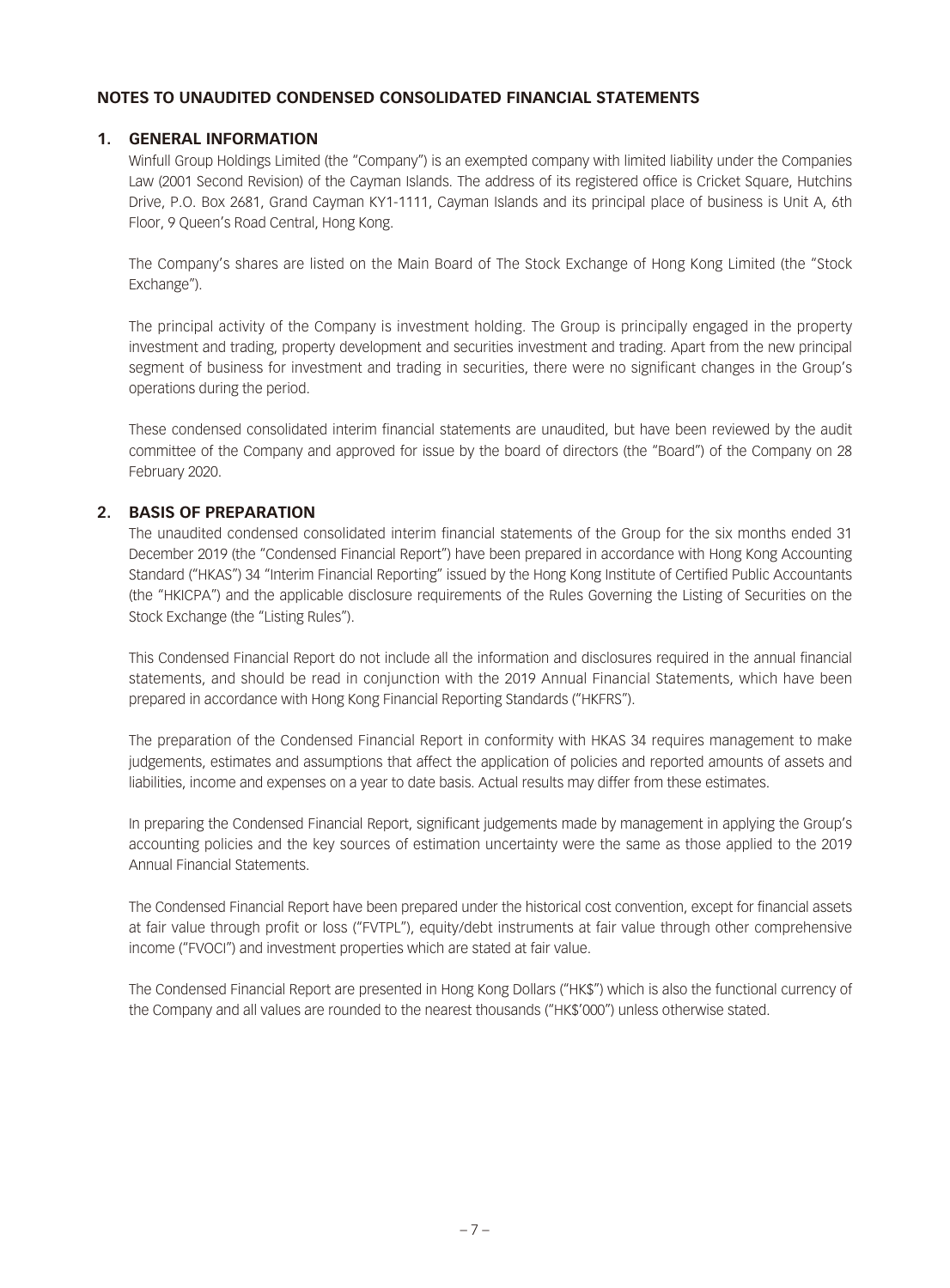## **3. ADOPTION OF HONG KONG FINANCIAL REPORTING STANDARDS ("HKFRSs")**

The HKICPA has issued a number of new or amendments to HKFRSs that are first effective for the current accounting period of the Group.

| <b>HKFRS 16</b>                  | Leases                                               |
|----------------------------------|------------------------------------------------------|
| HK(IFRIC)-Int 23                 | Uncertainty over Income Tax Treatments               |
| Amendments to HKFRS 9            | Prepayment Features with Negative Compensation       |
| Amendments to HKAS 19            | Plan Amendment, Curtailment or Settlement            |
| Amendments to HKAS 28            | Long-term Interests in Associates and Joint Ventures |
| Amendments to HKFRS 3, HKFRS 11, | Annual Improvements to HKFRSs 2015-2017 Cycle        |
| HKAS 12 and HKAS 23              |                                                      |

The application of these new or amendments to HKFRSs in the current interim period has had no material effect on the amounts reported in these condensed consolidated financial statements and/or disclosures set out in these condensed consolidated financial statements.

### **4. SEGMENT INFORMATION**

The Group identifies operating segments and prepares segment information based on the regular internal financial information reported to the executive directors for their decisions about resources allocation to the Group's business components and for their review of the performance of those components. The business components in the internal financial information reported to the executive directors are determined following the Group's major product and service lines.

The Group has identified the following reportable segments:

| Property Development Business:                 | Property development                                                    |
|------------------------------------------------|-------------------------------------------------------------------------|
| Property Investment and Trading<br>Business:   | Investment in properties and property trading for profit-making purpose |
| Renovation Business:                           | Provision of renovation services                                        |
| Securities Investment and Trading<br>Business: | Investment and trading in securities                                    |
| Money Lending Business:                        | Provision of money lending services                                     |

Each of these operating segments is managed separately as each of the product and service line requires different resources as well as marketing approaches. All inter-segment transfers are priced with reference to prices charged to external parties for similar orders.

The measurement policies the Group used for reporting segment results under HKFRS 8 are the same as those used in its financial statements prepared under HKFRSs, except that reclassified from equity to profit or loss on significant change in fair value of financial assets at FVTPL and disposals of debt instruments at FVOCI, certain interest income, dividend income, share of results of associates and a joint venture, net exchange loss/gain, equity-settled sharebased payments, income tax expense and corporate income and expenses which are not directly attributable to the business activities of any operating segment are not included in arriving at the operating results of the operating segment.

Segment assets include all assets but investments in financial assets. In addition, corporate assets which are not directly attributable to the business activities of any operating segment are not allocated to a segment, which primarily applies to the Group's headquarter.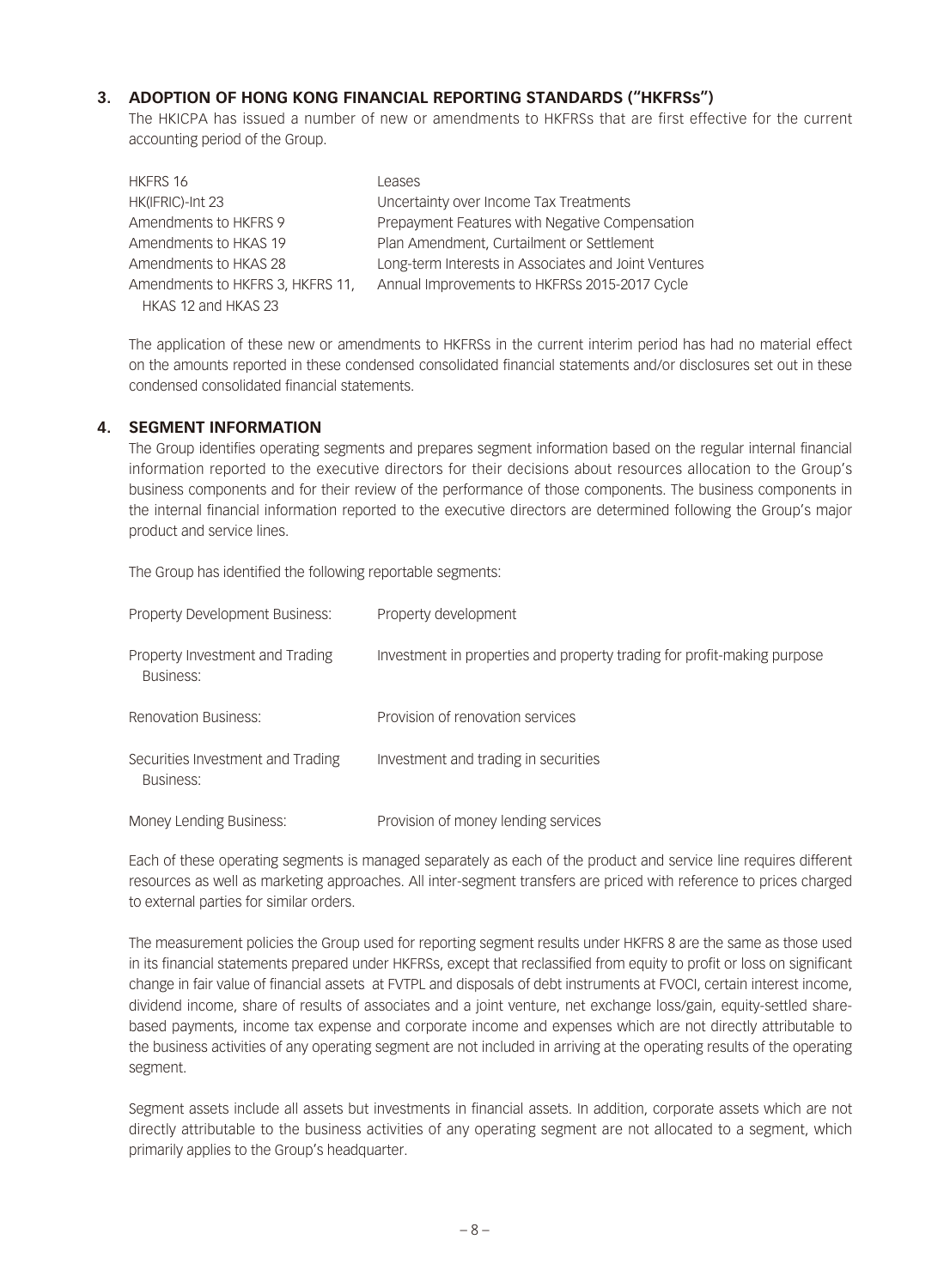# **4. SEGMENT INFORMATION** *(cont'd)*

There was no inter-segment sale and transfer during the period (six months ended 31 December 2018: Nil).

|                                  |                 |                 |                 | Six months ended 31 December 2019 |                 |                 |
|----------------------------------|-----------------|-----------------|-----------------|-----------------------------------|-----------------|-----------------|
|                                  |                 |                 |                 | (Unaudited)                       |                 |                 |
|                                  |                 | Property        |                 | <b>Securities</b>                 |                 |                 |
|                                  | Property        | Investment      |                 | Investment                        | <b>Money</b>    |                 |
|                                  | Development     | and Trading     | Renovation      | and Trading                       | Lending         |                 |
|                                  | <b>Business</b> | <b>Business</b> | <b>Business</b> | <b>Business</b>                   | <b>Business</b> | <b>Total</b>    |
|                                  | <b>HK\$'000</b> | <b>HK\$'000</b> | <b>HK\$'000</b> | <b>HK\$'000</b>                   | <b>HK\$'000</b> | <b>HK\$'000</b> |
| Reportable segment revenue:      |                 |                 |                 |                                   |                 |                 |
| From external customers          |                 | 13,950          |                 | 4,024                             | 807             | 18,781          |
| Reportable segment profit/(loss) | (18, 159)       | (38, 626)       | (1)             | 521                               | 595             | (55, 670)       |
| Reportable segment assets        | 70,825          | 1,272,559       | 8               | 17,500                            | 27,930          | 1,388,822       |
|                                  |                 |                 |                 | Six months ended 31 December 2018 |                 |                 |
|                                  |                 |                 |                 | (Unaudited)                       |                 |                 |
|                                  |                 |                 |                 | Securities                        |                 |                 |
|                                  |                 | Property        |                 | Investment                        |                 |                 |
|                                  | Property        | Investment      |                 |                                   | Money           |                 |
|                                  | Development     | and Trading     | Renovation      | and Trading                       | Lending         |                 |
|                                  | <b>Business</b> | <b>Business</b> | <b>Business</b> | <b>Business</b>                   | <b>Business</b> | Total           |
|                                  | HK\$'000        | HK\$'000        | HK\$'000        | HK\$'000                          | HK\$'000        | HK\$'000        |
| Reportable segment revenue:      |                 |                 |                 |                                   |                 |                 |
| From external customers          |                 | 12,915          |                 |                                   | 188             | 13,103          |

Reportable segment profit/(loss) (4) 32,358 (4) 32,463 (14) 127 32,463

Reportable segment assets 11,389 1,264,436 852 11,640 5,116 1,296,433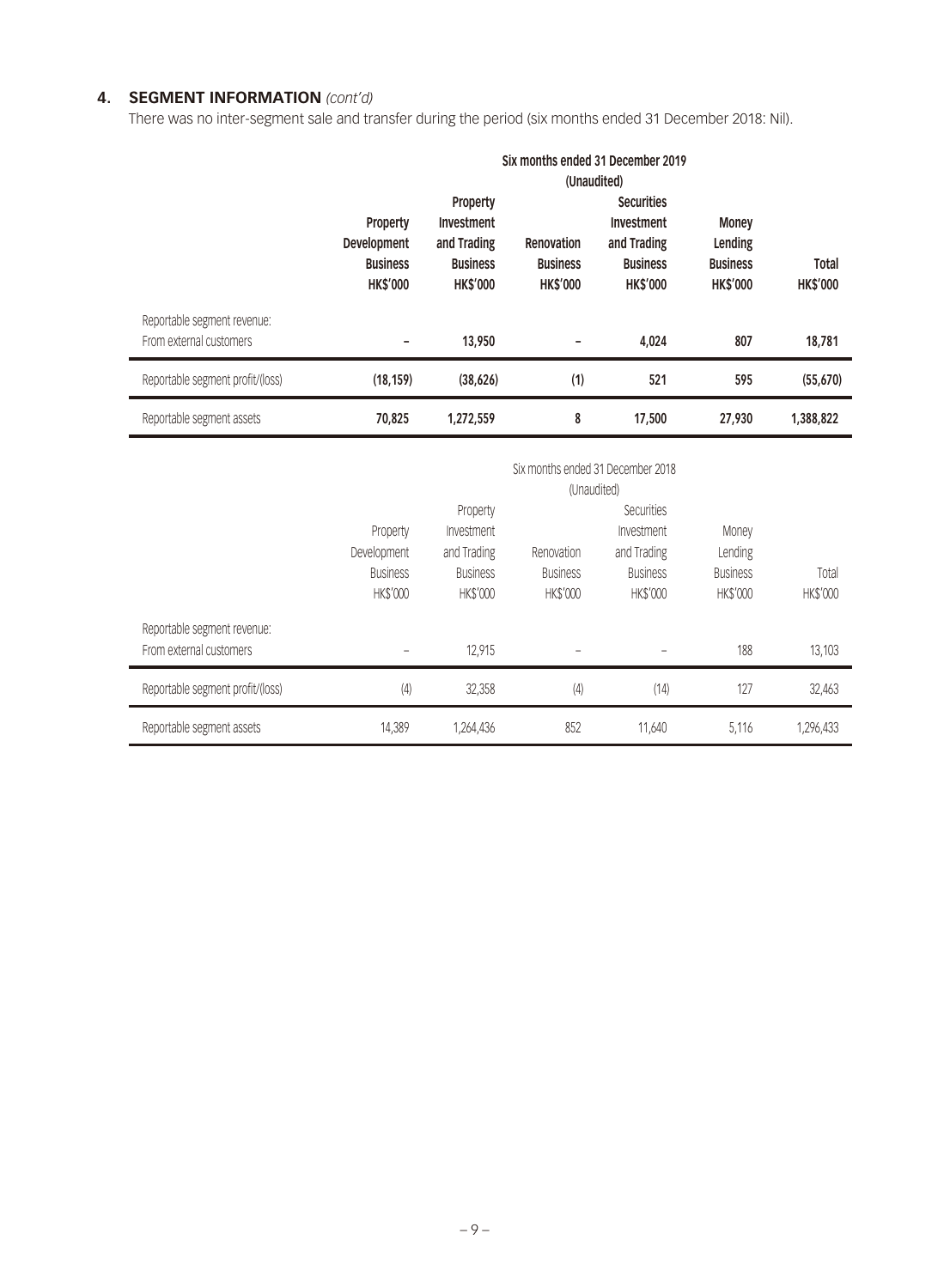# **4. SEGMENT INFORMATION** *(cont'd)*

The totals presented for the Group's operating segments reconcile to the Group's key financial figures as presented in the financial statements as follows:

|                                                         | Six months ended 31 December |                 |  |
|---------------------------------------------------------|------------------------------|-----------------|--|
|                                                         | 2019                         | 2018            |  |
|                                                         | <b>HK\$'000</b>              | <b>HK\$'000</b> |  |
|                                                         | (Unaudited)                  | (Unaudited)     |  |
| Revenue                                                 |                              |                 |  |
| Reportable segment revenue                              | 18,781                       | 13,103          |  |
| Consolidated revenue                                    | 18,781                       | 13,103          |  |
| Profit before income tax                                |                              |                 |  |
| Reportable segment profit                               | (55,670)                     | 32,463          |  |
| Reclassified from equity to profit or loss on disposals |                              |                 |  |
| of debt instruments at EVOCL                            | (335)                        | (2,540)         |  |
| Fair value loss on financial instruments at FVTPL       | 14.137                       |                 |  |
| Interest income                                         | 9.088                        | 8.895           |  |
| Dividend income                                         | 568                          | 520             |  |
| Exchange losses, net                                    | (299)                        | (2,060)         |  |
| Equity-settled share-based payments                     |                              | (2,961)         |  |
| Corporate salaries and allowances                       | (5,749)                      | (5,082)         |  |
| Corporate professional fees                             | (456)                        | (3,929)         |  |
| Depreciation on corporate property, plant and equipment | (741)                        | (545)           |  |
| Unallocated corporate income                            | 338                          | 331             |  |
| Unallocated corporate expenses                          | (3,460)                      | (2,457)         |  |
| Consolidated (loss)/profit before income tax            | (42, 579)                    | 22,635          |  |

The Group's reportable segment revenue from external customers and its non-current assets are divided into the following geographical areas:

|                | Revenue from external customer |                 | <b>Non-current assets</b> |                 |  |
|----------------|--------------------------------|-----------------|---------------------------|-----------------|--|
|                | 31 December                    | 31 December     | 31 December               | 30 June         |  |
|                | 2019                           | 2018            | 2019                      | 2019            |  |
|                | <b>HK\$'000</b>                | <b>HK\$'000</b> | <b>HK\$'000</b>           | <b>HK\$'000</b> |  |
|                | (Unaudited)                    | (Unaudited)     | (Unaudited)               | (Audited)       |  |
| Hong Kong      | 16,306                         | 10,103          | 1,532,740                 | 1,411,811       |  |
| United Kingdom | 2,101                          | 3,000           | 85,225                    | 80,954          |  |
| Japan          | 374                            |                 | 36,852                    | 19,114          |  |
|                | 18,781                         | 13,103          | 1,654,817                 | 1,511,879       |  |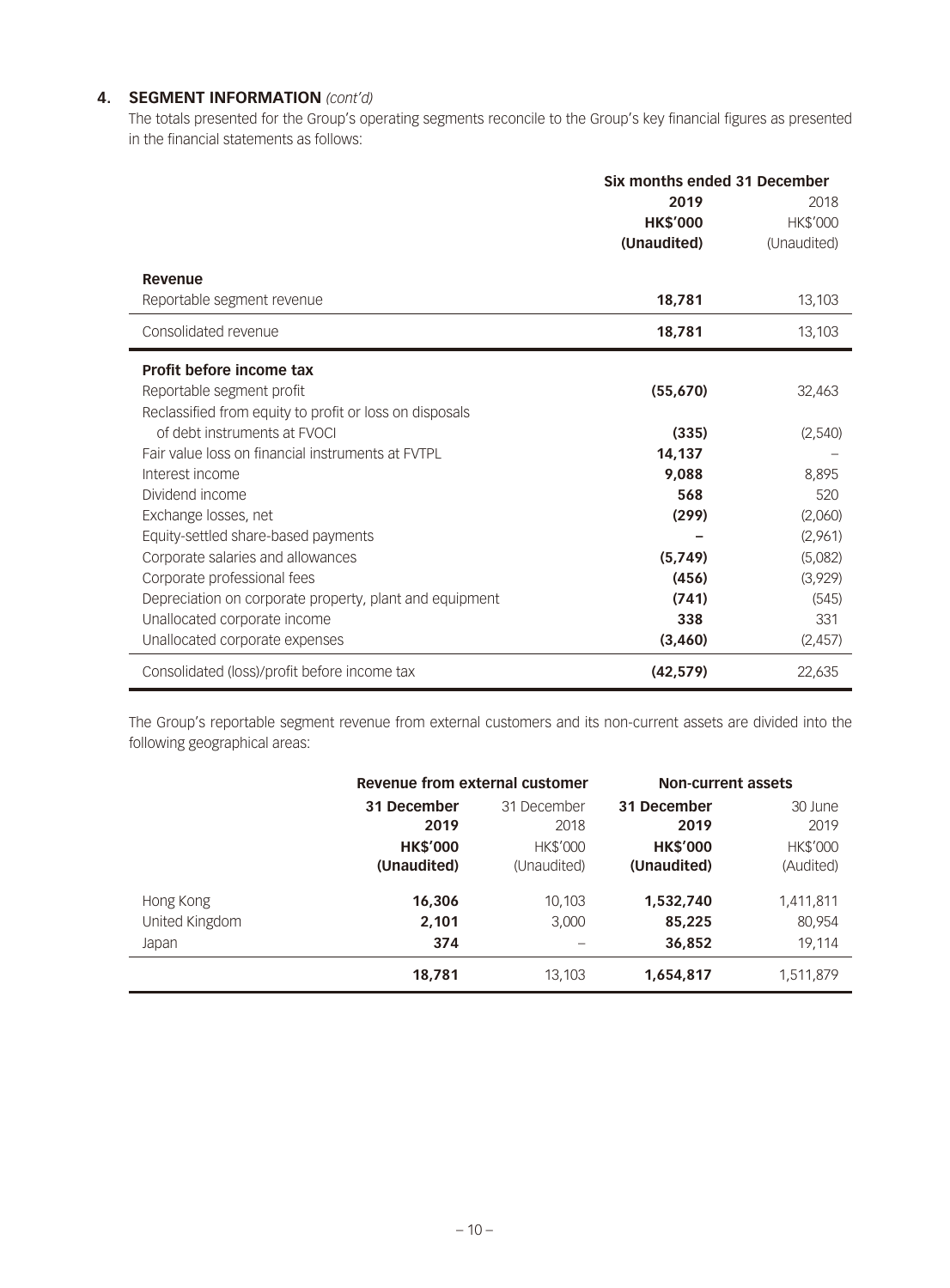# **5. REVENUE AND OTHER INCOME**

The Group's principal activities are disclosed in note 1 to this announcement. Revenue from the Group's principal activities and other income recognised during the period are as follows:

|                                                     | Six months ended 31 December |             |  |
|-----------------------------------------------------|------------------------------|-------------|--|
|                                                     | 2019                         | 2018        |  |
|                                                     | <b>HK\$'000</b>              | HK\$'000    |  |
|                                                     | (Unaudited)                  | (Unaudited) |  |
| Revenue                                             |                              |             |  |
| Rental income from investment properties            | 13,950                       | 12,915      |  |
| Sale of securities                                  | 4,024                        |             |  |
| Interest income from money lending                  | 807                          | 188         |  |
|                                                     | 18,781                       | 13,103      |  |
| <b>Other income</b>                                 |                              |             |  |
| Interest income                                     | 9,088                        | 8,898       |  |
| Dividend income                                     | 568                          | 520         |  |
| Rental income from properties held for trading and  |                              |             |  |
| properties under development                        | 1,222                        | 1,694       |  |
| Compensation received for surrender of lease (note) | 7,341                        |             |  |
| Sundry income                                       | 512                          | 403         |  |
|                                                     | 18,731                       | 11,515      |  |

Note: During the period, a tenant of our property in the UK has surrendered the lease and paid a compensation to the Group for dilapidation.

### **6. (LOSS)/PROFIT BEFORE INCOME TAX**

The Group's (loss)/profit before income tax is arrived at after charging the following:

|                         | Six months ended 31 December |                 |  |
|-------------------------|------------------------------|-----------------|--|
|                         | 2018<br>2019                 |                 |  |
|                         | <b>HK\$'000</b>              | <b>HK\$'000</b> |  |
|                         | (Unaudited)                  | (Unaudited)     |  |
| Depreciation            | 1,861                        | 1,668           |  |
| Directors' remuneration | 4,046                        | 4,183           |  |
| Exchange losses, net    | 299                          | 2,060           |  |

## **7. INCOME TAX EXPENSE**

Hong Kong profits tax has been provided at the rate of 16.5% (six months ended 31 December 2018: 16.5%) on the estimated assessable profit arising in Hong Kong for the current period.

Taxation for overseas subsidiaries is charged at the appropriate current rates of taxation ruling in the relevant countries.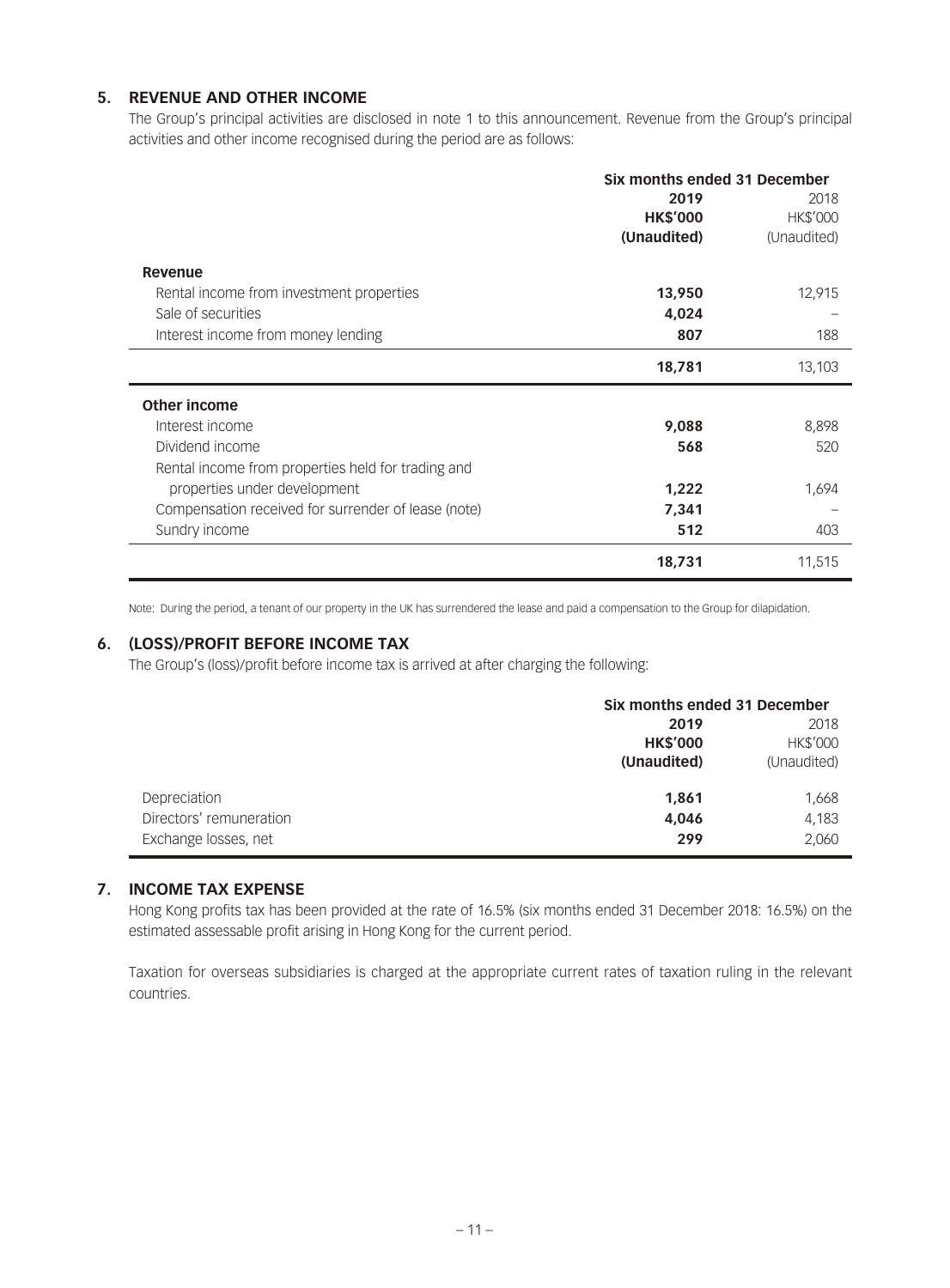# **8. DIVIDENDS**

The Board does not recommend the payment of an interim dividend for the six months ended 31 December 2019 (six months ended 31 December 2018: Nil).

## **9. (LOSS)/PROFIT PER SHARE**

The calculations of basic and diluted (loss)/profit per share are based on the following data:

|                                                                                                              | Six months ended 31 December |             |  |
|--------------------------------------------------------------------------------------------------------------|------------------------------|-------------|--|
|                                                                                                              | 2019                         |             |  |
|                                                                                                              | (Unaudited)                  | (Unaudited) |  |
| (Loss)/Profit for the period, attributable to owners<br>of the Company (HK\$'000)                            | (43.794)                     | 21.798      |  |
| Weighted average number of ordinary shares for the purpose<br>of basic and diluted earnings per share ('000) | 5,548,126                    | 5.548.126   |  |

There were no diluted potential ordinary shares for the six months ended 31 December 2019 and 2018 as the outstanding share options were out of the money for the purpose of the diluted (loss)/earnings per share calculation.

# **10. OTHER FINANCIAL ASSETS**

|                                   | <b>Measured at FVOCI</b> |            | <b>Measured at FVTPL</b> |            |  |
|-----------------------------------|--------------------------|------------|--------------------------|------------|--|
|                                   | At 31 December           | At 30 June | At 31 December           | At 30 June |  |
|                                   | 2019                     | 2019       | 2019                     | 2019       |  |
|                                   | (Unaudited)              | (Audited)  | (Unaudited)              | (Audited)  |  |
|                                   | <b>HK\$'000</b>          | HK\$'000   | <b>HK\$'000</b>          | HK\$'000   |  |
| Non-current                       |                          |            |                          |            |  |
| Equity instruments:               |                          |            |                          |            |  |
| - Listed in Hong Kong (note)      | 9,228                    | 9,145      |                          |            |  |
| - Listed outside Hong Kong (note) | 27,844                   |            |                          |            |  |
|                                   | 37,072                   | 9,145      |                          |            |  |
| Financial instruments             |                          |            |                          |            |  |
| - Unlisted in Hong Kong           |                          |            | 50,000                   |            |  |
| - Unlisted outside Hong Kong      |                          |            | 89,680                   | 90,055     |  |
| - Unlisted investment funds       |                          |            | 240,712                  | 198,212    |  |
|                                   |                          |            | 380,392                  | 288,267    |  |
| Debt instruments                  |                          |            |                          |            |  |
| - Listed in Hong Kong             | 42,086                   | 28,980     |                          |            |  |
| - Listed outside Hong Kong        | 17,885                   | 42,214     |                          |            |  |
|                                   | 59,971                   | 71,194     |                          |            |  |
|                                   | 97,043                   | 80,339     | 380,392                  | 288,267    |  |
| Current                           |                          |            |                          |            |  |
| Debt instruments:                 |                          |            |                          |            |  |
| - Listed in Hong Kong             |                          |            | 3,844                    | 7,844      |  |
| - Listed outside Hong Kong        |                          |            | 7,883                    | 7,836      |  |
|                                   |                          |            | 11,727                   | 15,680     |  |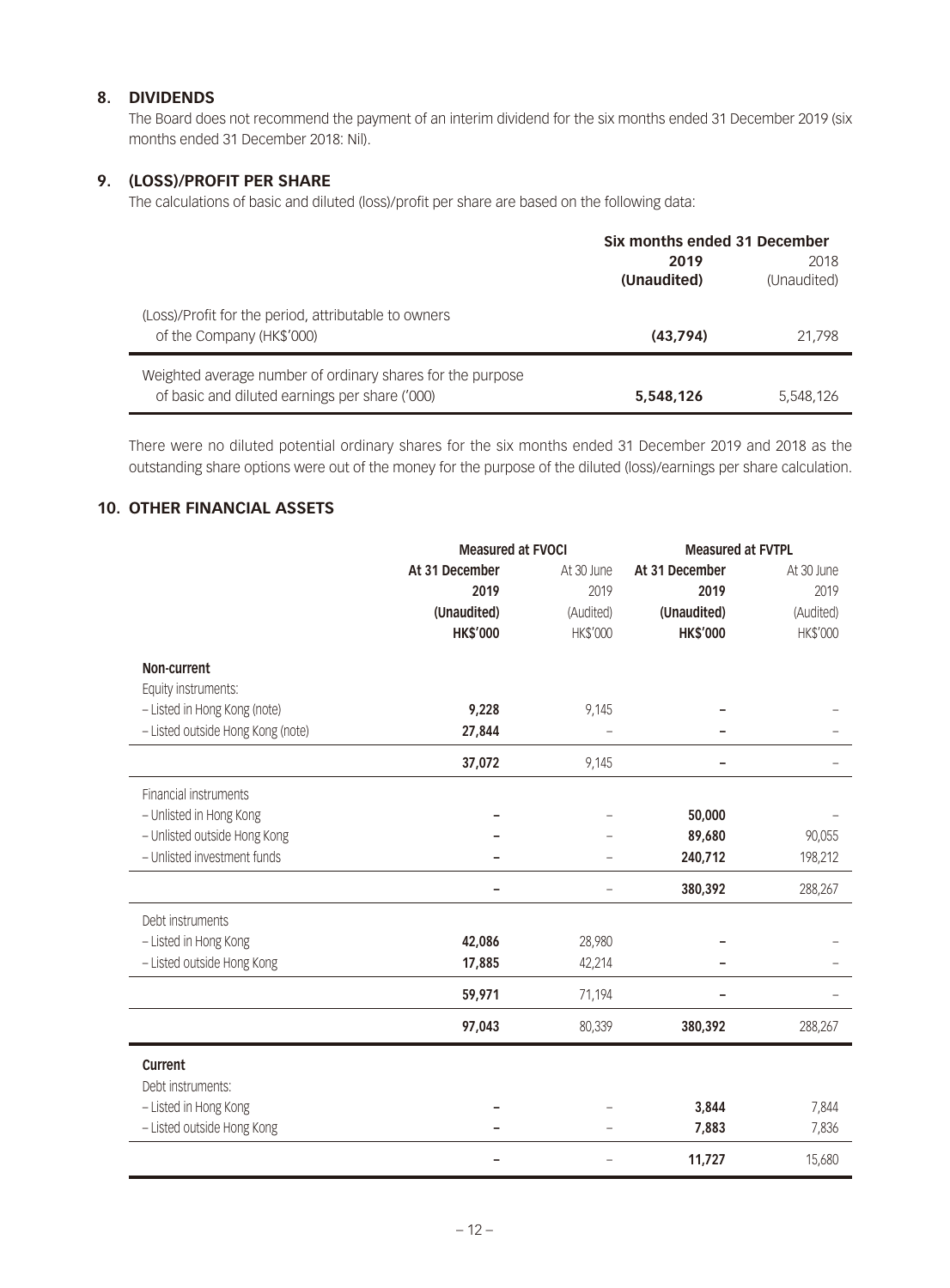## **10. OTHER FINANCIAL ASSETS** *(cont'd)*

Movements in other financial assets are summarised as follows:

|                                  | <b>Equity instruments</b> |           | Debt instruments |           | Debt instruments |                   | <b>Financial instruments</b> |           |
|----------------------------------|---------------------------|-----------|------------------|-----------|------------------|-------------------|------------------------------|-----------|
|                                  | at FVOCI                  |           | at FVOCI         |           | at FVTPL         |                   | at FVTPL                     |           |
|                                  | At                        | At        | At               | At        | At               | At                | At                           | At        |
|                                  | 31 December               | 30 June   | 31 December      | 30 June   | 31 December      | 30 June           | 31 December                  | 30 June   |
|                                  | 2019                      | 2019      | 2019             | 2019      | 2019             | 2019              | 2019                         | 2019      |
|                                  | (Unaudited)               | (Audited) | (Unaudited)      | (Audited) | (Unaudited)      | (Audited)         | (Unaudited)                  | (Audited) |
|                                  | <b>HK\$'000</b>           | HK\$'000  | <b>HK\$'000</b>  | HK\$'000  | <b>HK\$'000</b>  | HK\$'000          | <b>HK\$'000</b>              | HK\$'000  |
| Net carrying amount at beginning |                           |           |                  |           |                  |                   |                              |           |
| of the period/year               | 9,145                     | 15,430    | 71,194           | 104,348   | 15,680           | $\qquad \qquad -$ | 288,267                      | 128,647   |
| Additions                        | 27,212                    | -         | 15,122           | 26,933    | ۰                | 29,454            | 95,987                       | 168,011   |
| <b>Disposals</b>                 | -                         | (5, 390)  | (28, 949)        | (62, 142) | (3,909)          | (14, 362)         | ۰                            | (10, 722) |
| Changes in fair value credited   |                           |           |                  |           |                  |                   |                              |           |
| to profit and loss               |                           |           |                  |           | (44)             | 587               | (3, 862)                     | 4,083     |
| Changes in fair value (debited)/ |                           |           |                  |           |                  |                   |                              |           |
| credited to FVOCI reserve        | 715                       | (895)     | 2,604            | 2,055     |                  |                   |                              |           |
| Exchange difference              |                           |           |                  |           |                  |                   | ۰                            | (1,752)   |
| Net carrying amount at           |                           |           |                  |           |                  |                   |                              |           |
| end of the period/year           | 37,072                    | 9,145     | 59,971           | 71,194    | 11,727           | 15,680            | 380,392                      | 288,267   |

Note:

These equity instruments were irrevocably designated at FVOCI as the directors of the Company consider these investments to be strategic in nature.

Listed equity instruments, listed debts instruments and unlisted investment funds with carrying amounts of HK\$37,072,000 (30 June 2019: HK\$9,145,000), HK\$71,698,000 (30 June 2019: HK\$86,874,000) and HK\$98,306,000 (30 June 2019: HK\$74,557,000) respectively are measured at fair value which has been determined directly by reference to published price and quotations in active markets (30 June 2019: same).

Unlisted equity instruments and unlisted investment funds with carrying amounts of HK\$139,680,000 (30 June 2019: HK\$90,055,000) and HK\$142,406,000 (30 June 2019: HK\$123,655,000) respectively are measured at fair value which has been determined by reference to the fair values of the underlying assets and liabilities of each instruments (30 June 2019: same).

As at 31 December 2019 and 30 June 2019, debt instruments measured at FVOCI were determined to be impaired are the same as those followed in the preparation of the Group's annual consolidated financial statements for the year ended 30 June 2019. During the Period, no impairment on these investments was recognised in profit or loss.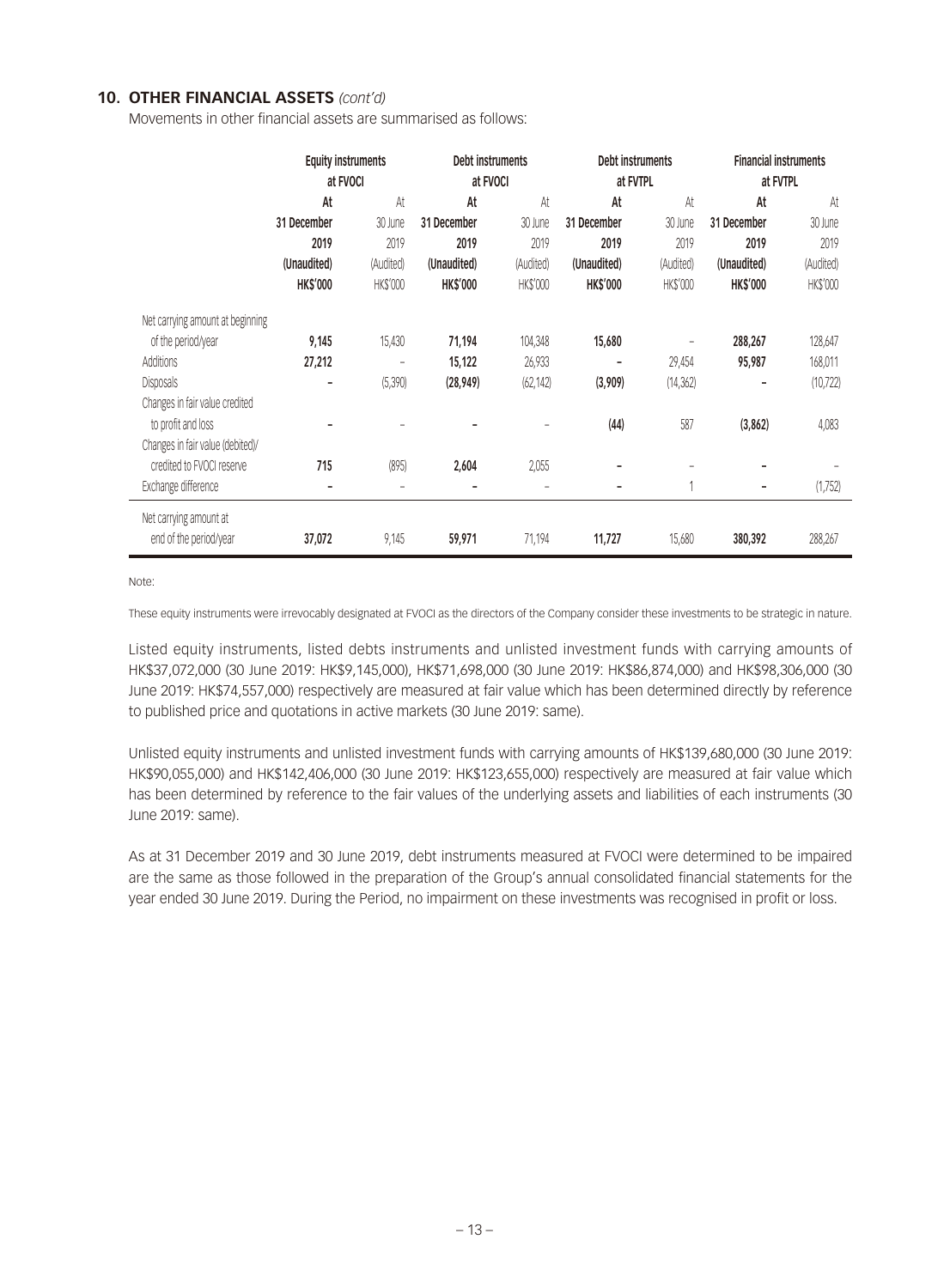# **11. TRADE RECEIVABLES**

The Group generally allows a credit period of 1 month to its trade customers.

Based on the invoice dates, all trade receivable as at 31 December 2019 and 30 June 2019 were aged within 90 days.

# **12. LOAN RECEIVABLES**

|                                                                                  | 31 December<br>2019<br><b>HK\$'000</b><br>(Unaudited) | 30 June<br>2019<br><b>HK\$'000</b><br>(Audited) |
|----------------------------------------------------------------------------------|-------------------------------------------------------|-------------------------------------------------|
| Loan receivables                                                                 | 100,051                                               | 43,810                                          |
| Reconciliation to the condensed consolidated<br>statement of financial position: |                                                       |                                                 |
| Non-current                                                                      | 50,863                                                | 11,922                                          |
| Current                                                                          | 49,188                                                | 31,888                                          |
|                                                                                  | 100,051                                               | 43,810                                          |

Notes:

(a) The balances are interest-bearing at 7.75% to 14.5% per annum and are repayable in 2020 and 2021 respectively. These loan receivables are secured by the borrowers' properties and shares of one of borrower's holding company.

(b) The balances are neither past due nor impaired. Management believes that no impairments is necessary having regard to the creditworthiness of the borrowers and the value of the collateral.

# **13. SHARE CAPITAL**

|                                                                                                         | Number of<br>shares | <b>HK\$'000</b><br>(Unaudited) |
|---------------------------------------------------------------------------------------------------------|---------------------|--------------------------------|
| <b>Authorised</b><br>Ordinary shares of HK\$0.01 each                                                   | 10,000,000,000      | 100,000                        |
| <b>Issued and fully paid</b><br>Ordinary shares of HK\$0.01 each<br>At 1 July 2019 and 31 December 2019 | 5,548,125,668       | 55,481                         |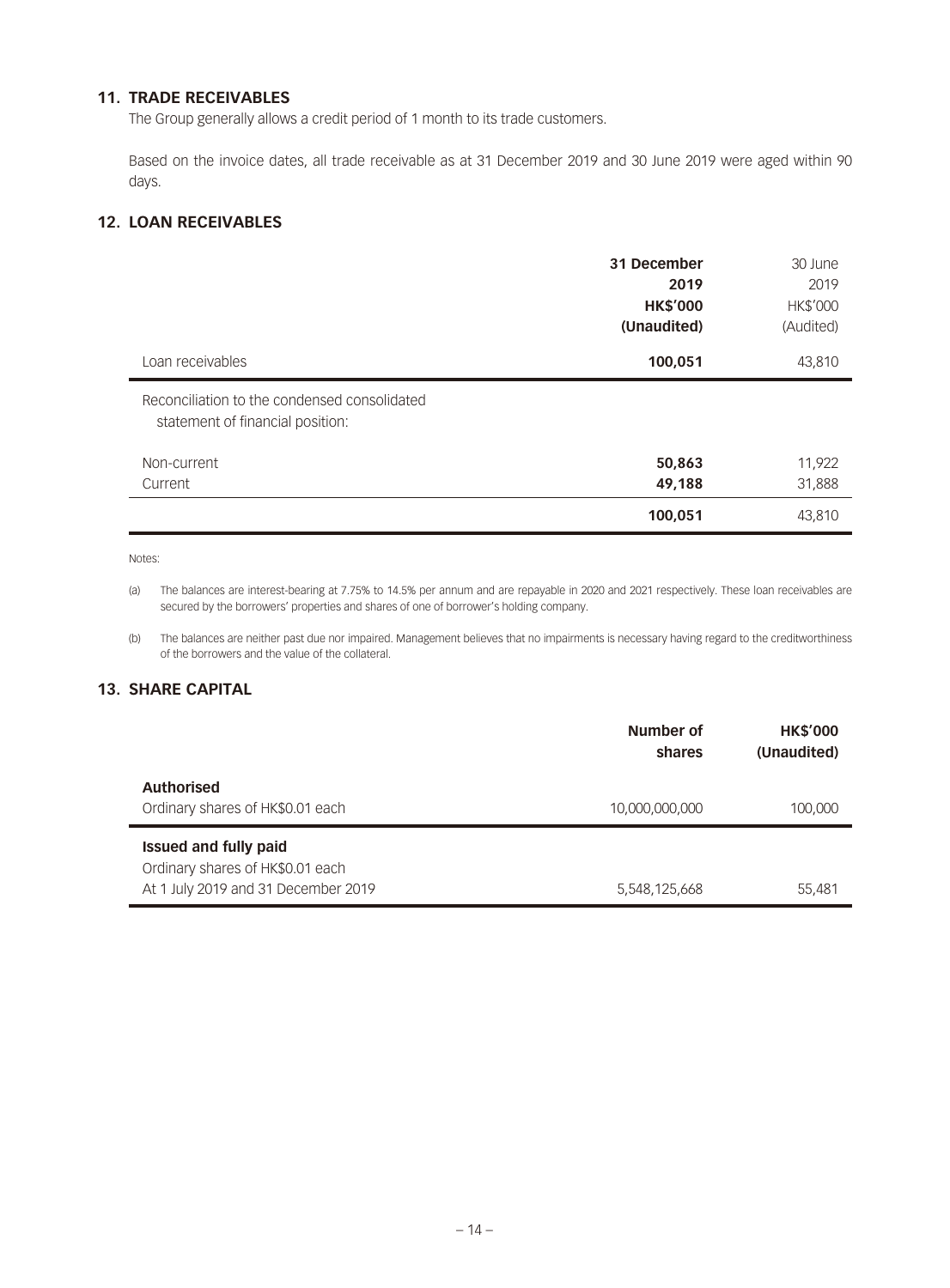## **14. MATERIAL RELATED PARTY TRANSACTIONS**

The Group had the following material transactions with its related parties during the period:

|                                                       | Six months ended 31 December |                 |  |
|-------------------------------------------------------|------------------------------|-----------------|--|
|                                                       | 2019                         |                 |  |
|                                                       | <b>HK\$'000</b>              | <b>HK\$'000</b> |  |
|                                                       | (Unaudited)                  | (Unaudited)     |  |
| Professional fees paid to a related company           |                              |                 |  |
| in which one director of the Company is a partner     |                              | 302             |  |
| Rental Income on investment properties, received from |                              |                 |  |
| a related company owned by one of the substantial     |                              |                 |  |
| shareholders of the Company                           | 276                          | 253             |  |

These transactions were conducted at pre-determined prices in accordance with terms mutually agreed between the Group and these related parties. These transactions are conducted in the normal course of business.

### Key management personnel compensation

|                              |                 | Six months ended 31 December |  |  |
|------------------------------|-----------------|------------------------------|--|--|
|                              | 2019            | 2018                         |  |  |
|                              | <b>HK\$'000</b> | <b>HK\$'000</b>              |  |  |
|                              | (Unaudited)     | (Unaudited)                  |  |  |
|                              |                 |                              |  |  |
| Short-term employee benefits | 4,046           | 4,183                        |  |  |

### **15. FAIR VALUE MEASUREMENT OF FINANCIAL INSTRUMENTS**

The following table presents financial assets measured at fair value in the condensed consolidated statement of financial position in accordance with the fair value hierarchy. The hierarchy groups financial assets and liabilities into three levels based on the relative reliability of significant inputs used in measuring the fair value of these financial assets and liabilities. The fair value hierarchy has the following levels:

- Level 1: quoted prices (unadjusted) in active markets for identical assets and liabilities;
- Level 2: inputs other than quoted prices included within Level 1 that are observable for the asset or liability, either directly (i.e. as prices) or indirectly (i.e. derived from prices); and
- Level 3: inputs for the asset or liability that are not based on observable market data (unobservable inputs).

The level in the fair value hierarchy within which the financial asset is categorised in its entirety is based on the lowest level of input that is significant to the fair value measurement.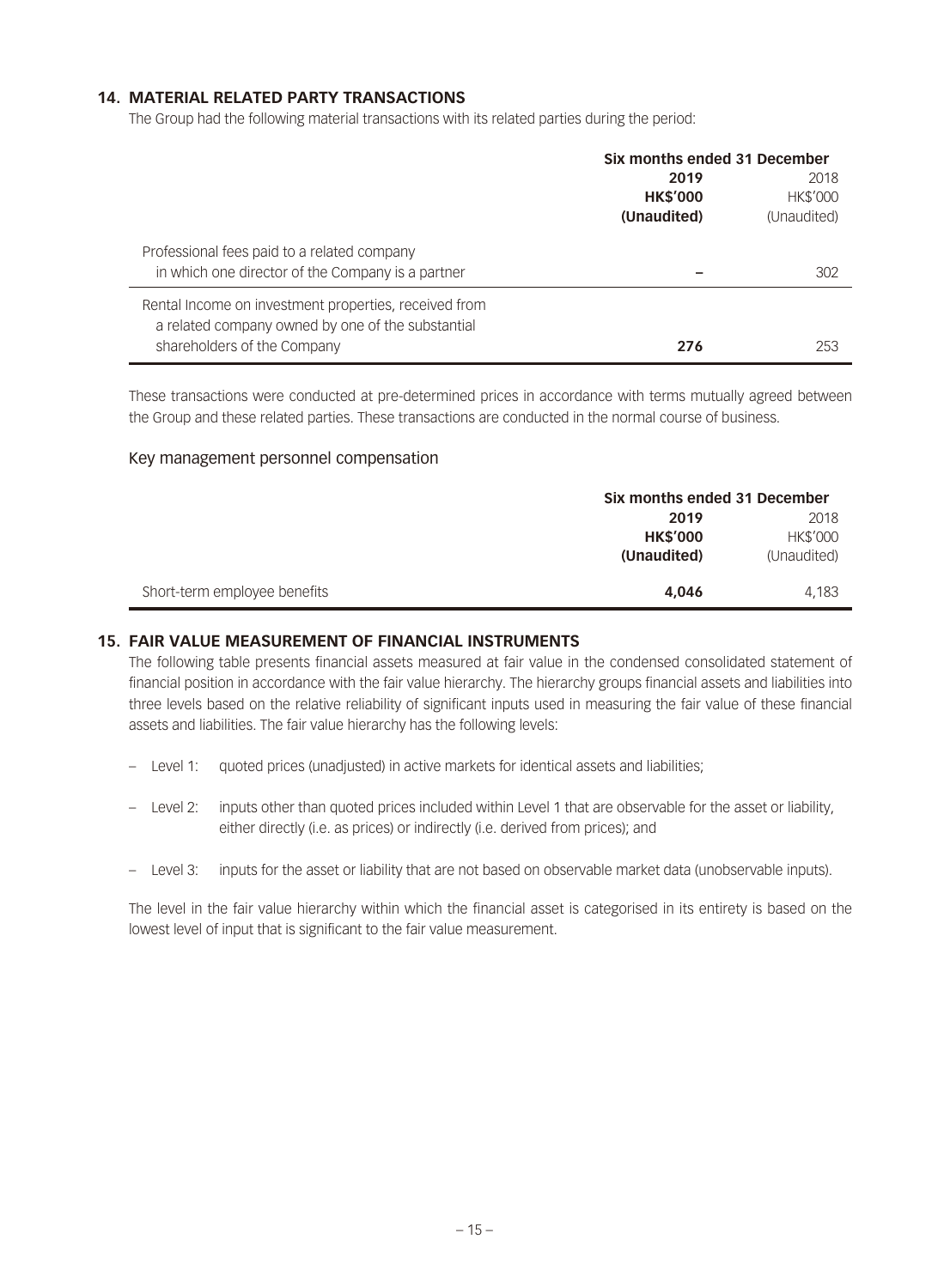# **15. FAIR VALUE MEASUREMENT OF FINANCIAL INSTRUMENTS** *(cont'd)*

The financial assets measured at fair value in the condensed consolidated statement of financial position are grouped into the fair value hierarchy as follows:

|                                | <b>Notes</b> | Level 1<br><b>HK\$'000</b><br>(Unaudited) | Level <sub>2</sub><br><b>HK\$'000</b><br>(Unaudited) | Level 3<br><b>HK\$'000</b><br>(Unaudited) | <b>Total</b><br><b>HK\$'000</b><br>(Unaudited) |
|--------------------------------|--------------|-------------------------------------------|------------------------------------------------------|-------------------------------------------|------------------------------------------------|
| 31 December 2019<br>Assets:    |              |                                           |                                                      |                                           |                                                |
| Equity instruments at FVOCI    |              |                                           |                                                      |                                           |                                                |
| - Listed equity securities     | (a)          | 37,072                                    |                                                      |                                           | 37,072                                         |
| Debt instruments at FVOCI      |              |                                           |                                                      |                                           |                                                |
| - Listed debts investments     | (a)          | 59,971                                    |                                                      |                                           | 59,971                                         |
| Debt instruments at FVTPL      |              |                                           |                                                      |                                           |                                                |
| - Listed debt instruments      | (a)          | 11,727                                    |                                                      |                                           | 11,727                                         |
| Financial instruments at FVTPL |              |                                           |                                                      |                                           |                                                |
| - Unlisted equity instruments  | (b)          |                                           |                                                      | 139,680                                   | 139,680                                        |
| - Unlisted investment funds    | (C)          |                                           | 98,306                                               | 142,406                                   | 240,712                                        |
| Total and net fair values      |              | 108,770                                   | 98,306                                               | 282,086                                   | 489,162                                        |
|                                | <b>Notes</b> | Level 1<br><b>HK\$'000</b><br>(Audited)   | Level <sub>2</sub><br><b>HK\$'000</b><br>(Audited)   | Level 3<br><b>HK\$'000</b><br>(Audited)   | Total<br><b>HK\$'000</b><br>(Audited)          |
| 30 June 2019                   |              |                                           |                                                      |                                           |                                                |
| Assets:                        |              |                                           |                                                      |                                           |                                                |
| Equity instruments at FVOCI    |              |                                           |                                                      |                                           |                                                |
| - Listed equity securities     | (a)          | 9,145                                     |                                                      |                                           | 9,145                                          |
| Debt instruments at FVOCI      |              |                                           |                                                      |                                           |                                                |
| - Listed debts investments     | (a)          | 71,194                                    |                                                      |                                           | 71,194                                         |
| Debt instruments at FVTPL      |              |                                           |                                                      |                                           |                                                |
| - Listed debt instruments      | (a)          | 15,680                                    |                                                      |                                           | 15,680                                         |
| Financial instruments at FVTPL |              |                                           |                                                      |                                           |                                                |
| - Unlisted equity instruments  | (b)          |                                           |                                                      | 90,055                                    | 90,055                                         |
| - Unlisted investment funds    | (C)          |                                           | 74,557                                               | 123,655                                   | 198,212                                        |
| Total and net fair values      |              | 96,019                                    | 74,557                                               | 213,710                                   | 384,286                                        |

There have been no significant transfers between levels 1 and 2 in the reporting period.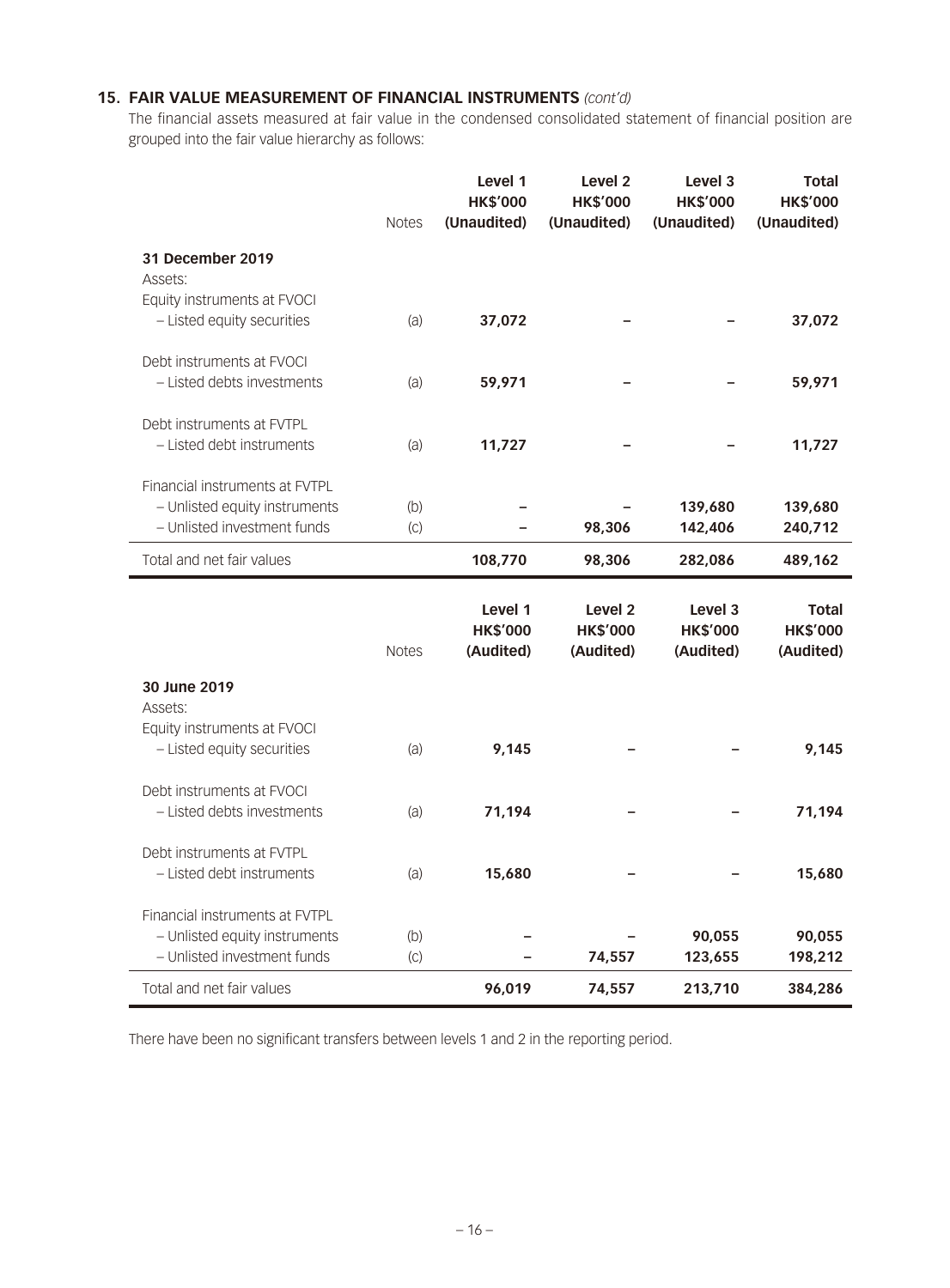### **15. FAIR VALUE MEASUREMENT OF FINANCIAL INSTRUMENTS** *(cont'd)*

The methods and valuation techniques used for the purpose of measuring fair value are unchanged compared to the previous reporting periods.

## (a) Listed equity securities and listed debts investments

The listed equity securities and listed debts investments are denominated in HK\$. Fair values have been determined by reference to their quoted bid prices at the reporting date.

### (b) Unlisted equity instruments

The unlisted equity instruments are denominated in US\$ and GBP. Fair values have been determined based on asset-based approach as their major assets are properties held to earn rentals or for capital appreciation or both and the investee does not have sufficient earning history to support the use of other approaches. The value of these properties is adjusted to their fair value at the end of each reporting period for the purpose of determining the Group's share of adjusted net asset value and fair value of the investments.

## (c) Unlisted investment funds

The unlisted investment funds are denominated in US\$ and EURO. Fair values of unlisted investment funds included in Level 2 have been determined based on observable market prices which are sourced from broker quotes as provided by financial institutions. Most significant inputs are observable market data including historical trading prices. For fair values of unlisted investment funds included in Level 3 have been determined based on asset-based approach as their major assets are held for capital appreciation and the investee does not have sufficient earning history to support the use of other approaches. The value of the assets is adjusted to their fair value at the end of each reporting period for the purpose of determining the Group's share of adjusted net asset value and fair value of the investments.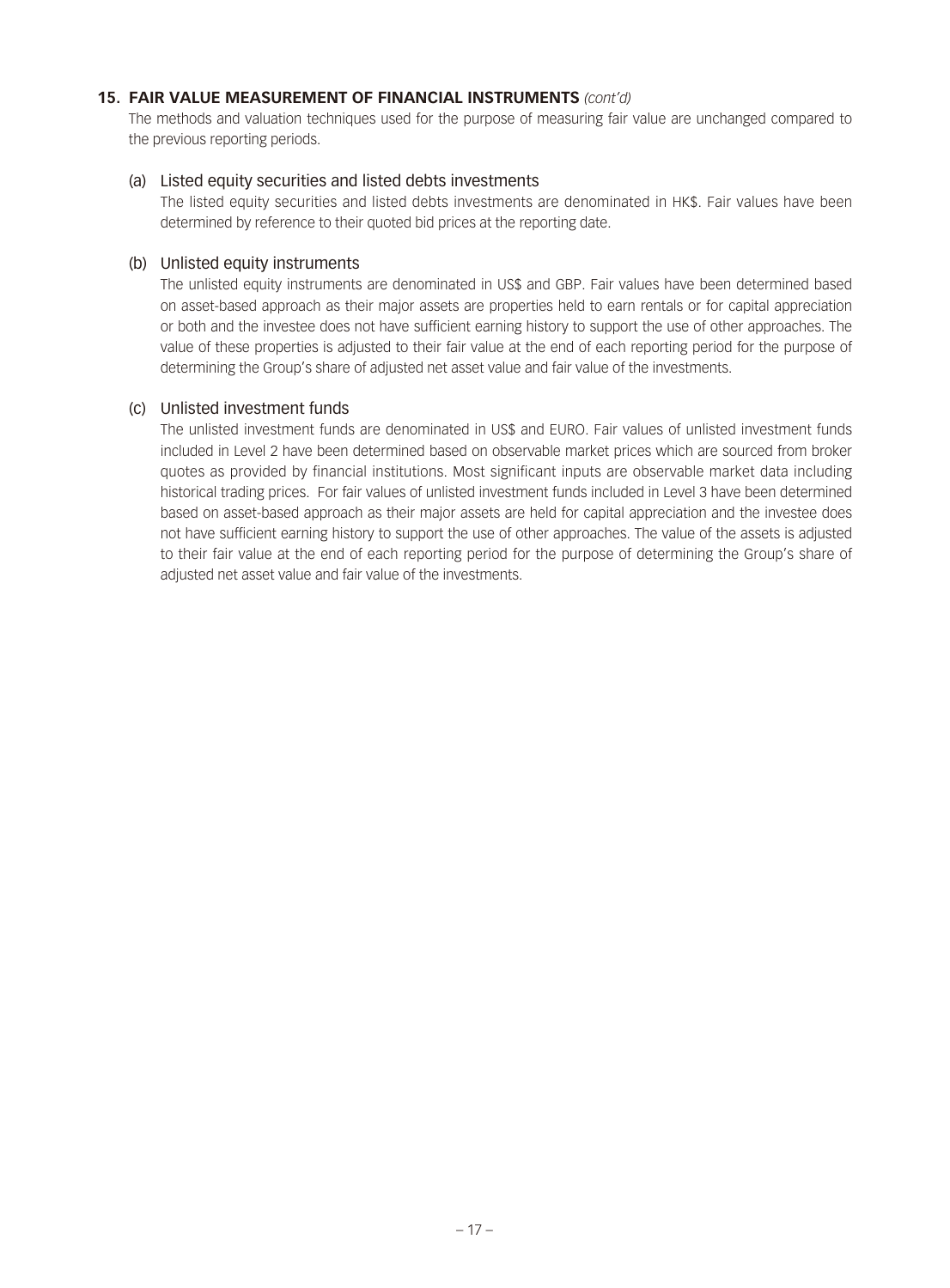## **INTERIM DIVIDEND**

The Board does not recommend the payment of an interim dividend for the Period (six months ended 31 December 2018: Nil).

## **MANAGEMENT DISCUSSION AND ANALYSIS**

The Group was principally engaged in property investment and trading, property development and securities investment and trading.

During the Period, the Group was engaged in one property development project in the United Kingdom ("UK"). The Group has ten potential investment properties, which are commercial and industrial properties located in Hong Kong, UK, and Japan, and one trading property, which is a commercial property in Hong Kong.

Hong Kong's economy contracted for the Period. The local social incidents took a heavy toll on various sectors, dealing a very severe blow to an economy which had already been weakened by a synchronized global economic slowdown and escalated US-Mainland trade tensions. Domestic demand worsened significantly. The labour market showed signs of easing as economic conditions worsened, while consumer price inflation went up further in the Period. The local stock market underwent a sharp correction during the Period and the decline in overall investment expenditure steepened.

The residential property market softened further during the Period as sentiment was dampened by the prolonged local social incidents, escalated US-Mainland trade tensions and weaker global economy. Trading activities slowed down visibly. The commercial and industrial property markets also turned quieter for the Period. Both trading and leasing activities fell markedly for all major market segments. Prices decreased during the Period, while rental exhibited diverse movements. Affected by the sharp deterioration in retail sales for the Period, prices of retail shop space and rental were also declined.

### **FINANCIAL REVIEW**

For the Period, the Group recorded a turnover of approximately HK\$18,781,000, representing an increase of approximately 43.3% comparing with that of approximately HK\$13,103,000 for the corresponding period of last financial year. The increase in turnover was mainly attributed to the increase in turnover for the rental income from investment properties and for securities trading.

Loss before income tax of the Group for the Period was approximately HK\$42,579,000, while there is a profit before income tax of approximately HK\$22,635,000 for the corresponding period of last financial year. The loss for the Period was mainly attributable to the fair value loss of investment properties and impairment of properties held for trading for the Period.

# **LIQUIDITY, FINANCIAL RESOURCES AND CAPITAL STRUCTURE**

As at 31 December 2019, the Group had net current assets of approximately HK\$279,937,000 (30 June 2019: approximately HK\$465,212,000), including cash and bank balances of approximately HK\$181,088,000 (30 June 2019: approximately HK\$314,412,000).

The gearing ratio was approximately 10.3% as at 31 December 2019 (30 June 2019: approximately 7.9%). The gearing ratio is derived by dividing the total of borrowings by total assets. The gearing ratio has increased for the Period when compared to 30 June 2019 due to the new foreign currency bank loan for new overseas investments.

During the Period, the Group financed its operations with its own working capital and bank borrowings. As at 31 December 2019, the unsecured and secured bank borrowing of the Group was approximately HK\$226,769,000 (30 June 2019: approximately HK\$173,345,000), in which approximately HK\$179,278,000 (30 June 2019: approximately HK\$126,137,000) were repayable within a period of not exceeding 5 years and approximately HK\$47,491,000 (30 June 2019: approximately HK\$47,208,000) were repayable beyond 5 years, and there was no other borrowing (30 June 2019: Nil).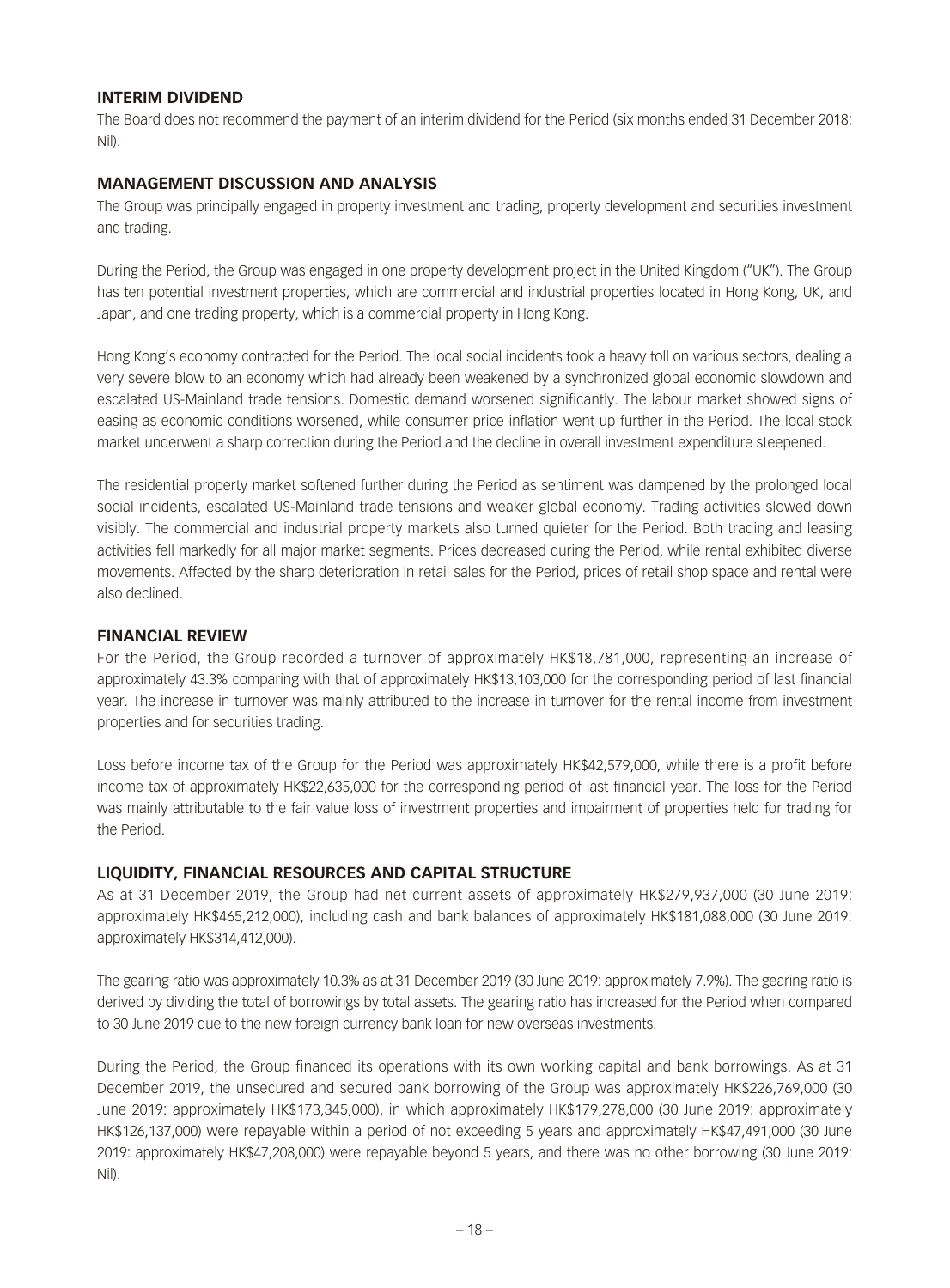# **SIGNIFICANT INVESTMENT HELD, MATERIAL ACQUISITIONS OR DISPOSALS OF SUBSIDIARIES AND AFFILIATED COMPANIES, AND FUTURE PLANS FOR MATERIAL INVESTMENTS OR CAPITAL ASSETS**

During the Period, those securities investments held by the Group are as follows:

|                                                                         | Cost as at<br>31 December<br>2019<br><b>HK\$'000</b> | Carrying<br>amount as at<br>31 December<br>2019<br><b>HK\$'000</b> | Outstanding<br>commitment<br>as at<br>31 December<br>2019<br><b>HK\$'000</b> | Total of<br>carrying<br>amount and<br>outstanding<br>commitment<br>as at<br>31 December<br>2019<br><b>HK\$'000</b> | Gain/(loss)<br>in fair value<br>during<br>the Period<br><b>HK\$'000</b> | Gain/(loss)<br>on disposal<br>during<br>the Period<br><b>HK\$'000</b> | Dividends/<br>interests<br>received<br>during<br>the Period<br><b>HK\$'000</b> |
|-------------------------------------------------------------------------|------------------------------------------------------|--------------------------------------------------------------------|------------------------------------------------------------------------------|--------------------------------------------------------------------------------------------------------------------|-------------------------------------------------------------------------|-----------------------------------------------------------------------|--------------------------------------------------------------------------------|
| NON-CURRENT                                                             |                                                      |                                                                    |                                                                              |                                                                                                                    |                                                                         |                                                                       |                                                                                |
| Equity instruments at fair value through<br>other comprehensive income  |                                                      |                                                                    |                                                                              |                                                                                                                    |                                                                         |                                                                       |                                                                                |
| Listed equity securities - Hong Kong                                    | 9,124                                                | 9,228                                                              |                                                                              | 9,228                                                                                                              | 84                                                                      |                                                                       | 361                                                                            |
| Listed equity securities - outside Hong Kong                            | 27,213                                               | 27,844                                                             | $\overline{\phantom{0}}$                                                     | 27,844                                                                                                             | 631                                                                     |                                                                       |                                                                                |
|                                                                         | 36,337                                               | 37,072                                                             | $\overline{\phantom{a}}$                                                     | 37,072                                                                                                             | 715                                                                     | ÷,                                                                    | 361                                                                            |
| Unlisted equity investment - Hong Kong                                  | 67,999                                               | 50,000                                                             | $\bar{ }$                                                                    | 50,000                                                                                                             | (17,999)                                                                | $\overline{a}$                                                        |                                                                                |
| Unlisted equity investment - outside Hong Kong                          | 94,041                                               | 89,680                                                             | 26,237                                                                       | 115,917                                                                                                            | (3,524)                                                                 |                                                                       |                                                                                |
| Unlisted investment fund                                                | 211,668                                              | 240,712                                                            | 81,087                                                                       | 321,799                                                                                                            | 17,661                                                                  | ÷                                                                     | 207                                                                            |
|                                                                         | 373,708                                              | 380,392                                                            | 107,324                                                                      | 487,716                                                                                                            | (3,862)                                                                 | ÷,                                                                    | 207                                                                            |
| Debt instruments at fair value through<br>other comprehensive income    |                                                      |                                                                    |                                                                              |                                                                                                                    |                                                                         |                                                                       |                                                                                |
| Listed debts investments - Hong Kong                                    | 40,326                                               | 42,086                                                             |                                                                              | 42,086                                                                                                             | 1,834                                                                   | 39                                                                    | 665                                                                            |
| Listed debts investments - outside Hong Kong                            | 17,941                                               | 17,885                                                             | $\bar{ }$                                                                    | 17,885                                                                                                             | 255                                                                     | (374)                                                                 | 571                                                                            |
|                                                                         | 58,267                                               | 59,971                                                             | ÷,                                                                           | 59,971                                                                                                             | 2,089                                                                   | (335)                                                                 | 1,236                                                                          |
|                                                                         | 468,312                                              | 477,435                                                            | 107,324                                                                      | 584,759                                                                                                            | (1,058)                                                                 | (335)                                                                 | 1,804                                                                          |
| <b>CURRENT</b><br>Financial assets at fair value through profit or loss |                                                      |                                                                    |                                                                              |                                                                                                                    |                                                                         |                                                                       |                                                                                |
| Listed debts investments - Hong Kong                                    | 3,695                                                | 3,844                                                              |                                                                              | 3,695                                                                                                              | (91)                                                                    |                                                                       | 102                                                                            |
| Listed debts investments - outside Hong Kong                            | 7,489                                                | 7,883                                                              | $\bar{ }$                                                                    | 7,489                                                                                                              | 47                                                                      | $\overline{a}$                                                        | 237                                                                            |
|                                                                         | 11,184                                               | 11,727                                                             | $\equiv$                                                                     | 11,727                                                                                                             | (44)                                                                    | $\overline{a}$                                                        | 339                                                                            |
|                                                                         | 479,496                                              | 489,162                                                            | 107,324                                                                      | 596,486                                                                                                            | (1, 102)                                                                | (335)                                                                 | 2,143                                                                          |

The total size of carrying amount and outstanding commitment for each of those investments as at 31 December 2019 represents approximately 0.01% to 2.27% of the total assets of the Group as at 31 December 2019. It is the strategy of the Group to seek any opportunistic investments to enhance the yield of the surplus cash held by the Group on medium and long-term basis.

Save for those disclosed above and in this announcement, there were no significant investment held, material acquisitions or disposals of subsidiaries and affiliated companies during the Period and there is no plan for material investments or capital assets as at the date of this announcement.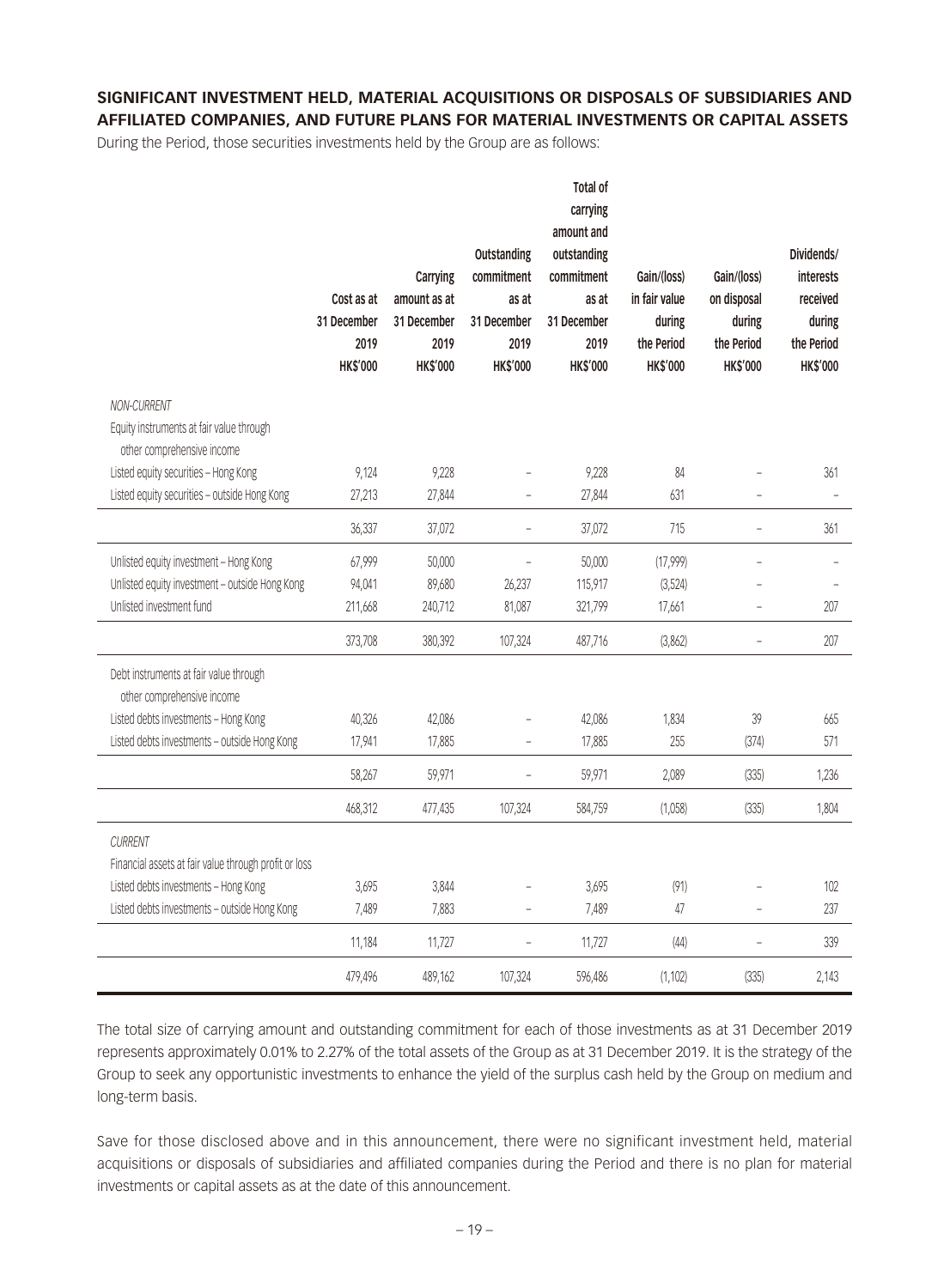# **PLEDGE OF ASSETS**

As at 31 December 2019, the leasehold properties and certain investment properties with carrying value of approximately HK\$83,220,000 and approximately HK\$955,824,000 (30 June 2019: approximately HK\$84,096,000 and approximately HK\$548,654,000) respectively and bank deposits of approximately HK\$178,986,000 (30 June 2019: approximately HK\$126,729,000) were pledged to secure bank borrowings for the Group.

## **CONTINGENT LIABILITIES**

As at 31 December 2019, the Company has no guarantees (30 June 2019: Nil).

# **LEASE AND CONTRACTED COMMITMENTS**

#### As lessee

As at 31 December 2019, there was no future minimum lease payment under non-cancellable operating lease payable by the Group (30 June 2019: Nil).

### As Lessor

As at 31 December 2019, the Group had future aggregate minimum lease receipts under non-cancellable operating leases as follows:

|                                                 | 31 December<br>2019<br><b>HK\$'000</b><br>(Unaudited) | 30 June<br>2019<br>HK\$'000<br>(Audited) |
|-------------------------------------------------|-------------------------------------------------------|------------------------------------------|
| Within one year<br>In the second to fifth years | 23,729<br>34,553                                      | 23,986<br>20,372                         |
|                                                 | 58,282                                                | 44,358                                   |

The Group leases its properties under operating lease arrangements which run for an initial period of two to fifteen years (30 June 2019: two to fifteen years), with an option to renew the lease terms at the expiry date or at dates as mutually agreed between the Group and the respective tenants. None of the leases include contingent rentals.

# Capital Commitments

|                                  | 31 December     | 30 June   |
|----------------------------------|-----------------|-----------|
|                                  | 2019            | 2019      |
|                                  | <b>HK\$'000</b> | HK\$'000  |
|                                  | (Unaudited)     | (Audited) |
| Contracted but not provided for: |                 |           |
| Financial instrument at FVTPL    | 107,324         | 133,503   |
| Equity instruments               |                 | 47,600    |
| Investment properties            |                 | 13,631    |
|                                  | 107,324         | 194,734   |

Save for the above commitment, as at 31 December 2019, neither the Group nor the Company had any other significant commitments.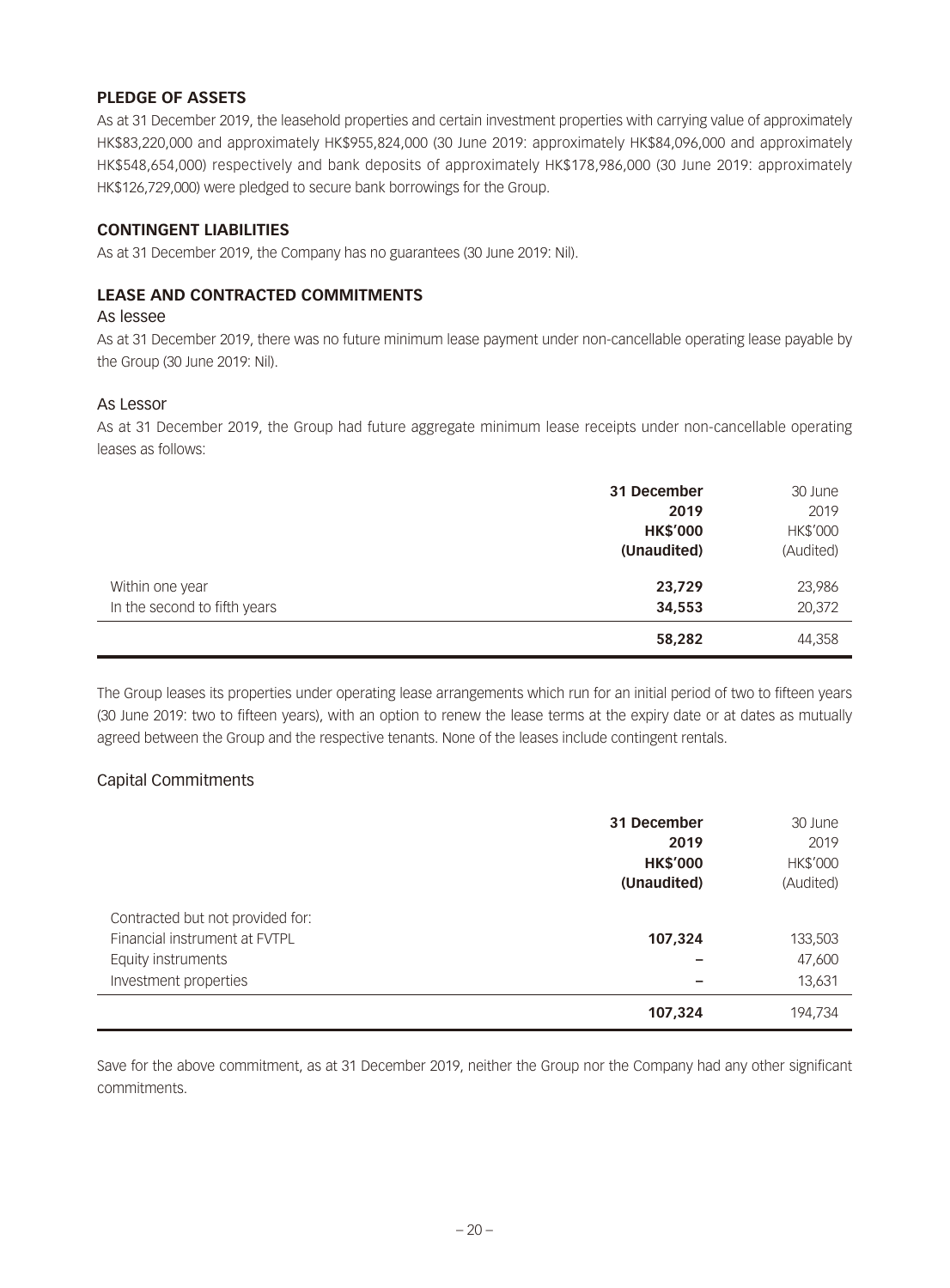# **FOREIGN EXCHANGE EXPOSURE**

The Group's income and expenditure during the Period were denominated in United States dollars (the "US\$"), British Pound (the "GBP"), Euro (the "EUR"), HK\$ and Japanese Yen (the "JPY"), and most of the assets and liabilities as at 31 December 2019 were denominated in US\$, GBP, EUR, HK\$ and JPY. Accordingly, the Board is of the view that, to a certain extent, the Group is exposed to foreign currency exchange risk. For the US\$ foreign exchange exposure, the Board believes the exposure is small as the exchange rate of US\$ to HK\$ is comparatively stable. However, the Group is exposed to GBP, EUR and JPY foreign exchange exposure and the fluctuation of exchange rates of GBP, EUR and JPY against HK\$ could affect the Group's results of operations. During the Period, foreign currency banking facilities for GBP, EUR and JPY were arranged for acquisition of properties and investments in these currencies to hedge for foreign exchange exposure.

## **TREASURY POLICIES**

The Group adopts a conservative approach towards its treasury policies. The Group strives to reduce exposure to credit risk by performing ongoing credit evaluations of the financial conditions of its customers. To manage liquidity risk, the Board closely monitors the Group's liquidity position to ensure that the liquidity structure of the Group's assets, liabilities and commitments can meet its funding requirements.

### **SEGMENT INFORMATION**

The analysis of the principal activities of the operations of the Group is set out in note 4 to unaudited condensed consolidated financial statements.

# **EMPLOYEES AND REMUNERATION POLICIES**

As at 31 December 2019, the Group had 13 (30 June 2019: 13) employees, including Directors. Total staff cost (including Directors' emoluments) was approximately HK\$5,749,000 for the Period as compared to approximately HK\$5,567,000 for the six months ended 31 December 2018. Remuneration is determined with reference to market terms and the performance, qualification and experience of individual employee. Year-end bonus based on individual performance will be paid to employees as recognition of and reward for their contributions. Other benefits include contributions to statutory mandatory provident fund scheme to its employees in Hong Kong and share option scheme.

### **BUSINESS OVERVIEW**

### Property Development Business

During the Period, the Group was engaged in one property development project in Birmingham, the UK. It is a residential property development project at 50 School Road, Moseley, Birmingham, the UK. The project has a site area of 15,800 square feet and it can be developed into a residential building with gross floor area of approximately 12,000 square feet. The acquisition of the land was completed on 26 October 2018 and the development plan has commenced and the development is expected to be completed in mid of 2020.

The Group considers that this development project in the UK provides a good opportunity for the Group to diversify its overall property portfolio and gain more experience in property development business in the UK. The Group will continue to explore the possible property development project both in Hong Kong and overseas, to enhance the benefit of the Shareholders while overcoming the challenges ahead.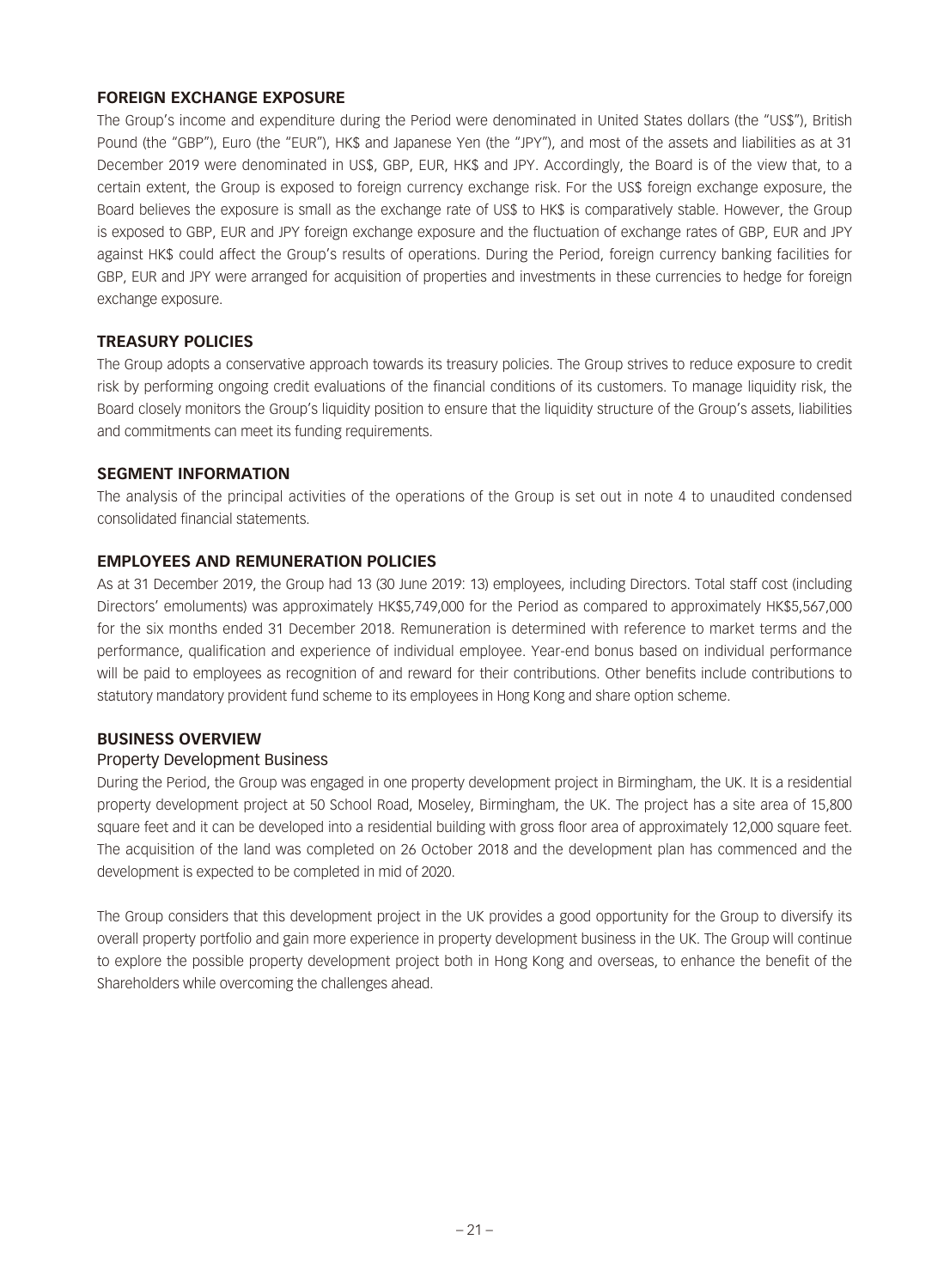# Property Investment and Trading

During the Period, the Group has eight potential commercial and industrial properties for investment and trading purpose, which are located in Hong Kong. The Group also has one potential commercial property in Cardiff, the UK and two serviced apartments in Niseko, Japan, for investment purpose. Details of those properties are as follows:

## *Whole floor of 9 Queen's Road Central*

The property is located at the 6th Floor of 9 Queen's Road Central, Hong Kong. It is a commercial property with gross floor area of approximately 13,700 square feet. A portion of the property is currently used by the Group for its own office, while the remaining portion has been rented out to various independent third parties for rental income. The Group believes that the property can provide a stable income with the long term appreciation in value.

## *Retail Shop Units at Grand Scholar, No. 419K Queen's Road West*

The property is located at Grand Scholar, No. 419K Queen's Road West, Hong Kong. It has two shops, including shops on ground floor and on lower ground 1st floor. The property has a total gross floor area of approximately 10,300 square feet and has been leased to a church for a fixed term of three years. The Group believes that the property can provide a stable future income for the Group.

## *Whole Floor of Kenning Industrial Building at 19 Wang Hoi Road, Kowloon Bay*

The property is located at 4th Floor of Kenning Industrial Building, No. 19 Wang Hoi Road, Kowloon Bay, Hong Kong, in proximity to the Kowloon Bay MTR station. The property has a total gross floor area of approximately 16,500 square feet. The Group believes that the property can provide a stable future income and long term appreciation in value.

## *Atlantic House at Cardiff, United Kingdom*

The property is located at Cardiff, the UK with a total net floor area of approximately 42,000 square feet. The property consists of two office buildings. The east wing is currently leased to a local law firm for a term of fifteen years, which will be expired in 2026. The west wing is under refurbishment now and is expected to be completed by the end of this year. Cardiff is the principal office market within Wales and one of the major regional centres in the United Kingdom. The Group believes that it was a good opportunity for holding the property for long term investment purpose and diversification of the property portfolio.

# *Office units and carpark space of Universal Trade Centre at 3 Arbuthnot Road*

There are four office units, which are located on 30th and 13th floors of Universal Trade Centre, No. 3 Arbuthnot Road, Central, Hong Kong. They have a total gross floor area of approximately 5,600 square feet. The office units have been leased to independent third parties.

### *Office unit of Arion Commercial Centre at 2–12 Queen's Road West*

This property is located at Arion Commercial Centre at 2–12 Queen's Road West, Hong Kong and has a gross floor area of approximately 1,650 square feet. This office unit has been leased to a translation company, which is wholly owned by Mr. Pong Wilson Wai San, with a monthly rent of HK\$46,000. The rent was determined after arm's length negotiation with reference to the monthly rental of other similar premises in Hong Kong market and the professional valuation report.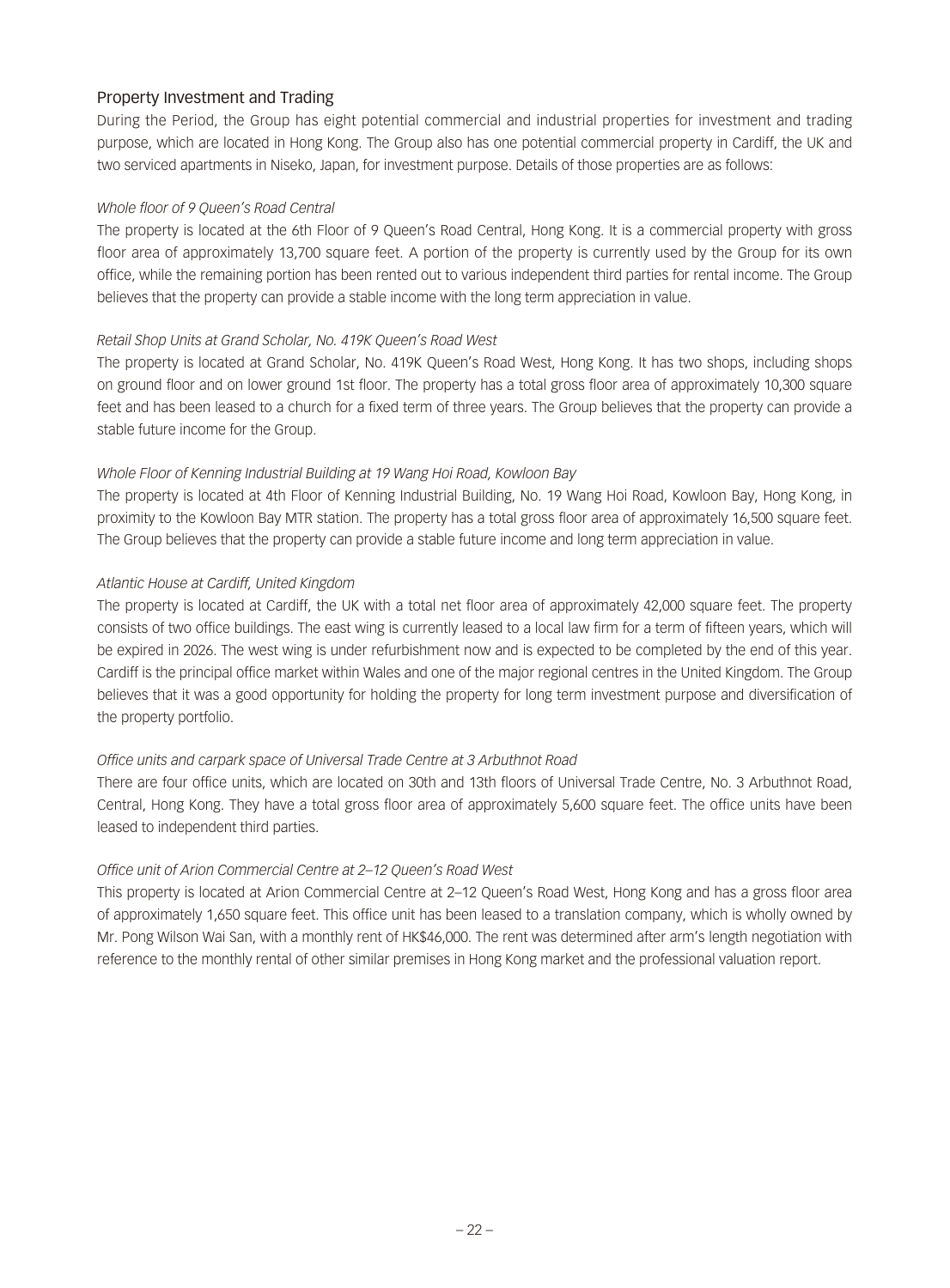## *Whole office floor of Far East Consortium Building at 121 Des Voeux Road Central*

This property is a whole floor office unit located on 15th Floor of Far East Consortium Building, 121 Des Voeux Road Central, Hong Kong, which is an office building in Central district, with a gross area of approximately 7,300 square feet. It has been leased out for stable rental income.

## *Roof of Block C of Sea View Estate, North Point*

This property is located at the front portion of the roof of Sea View Estate in North Point, which is facing the South of Victoria Harbour in Hong Kong Island. The Group believes that it can be converted into an eye-catching rooftop advertising signage with approximately 300 square meters. The construction of the advertising steel frame and LED signage were completed. The Group has engaged an advertising agent in looking for potential tenants for the signage.

## *Shops and signages at Lime Stardom, Tai Kok Tsui*

Two retail shops and 2 signages were acquired by the Group for trading purpose. The shops are located at Lime Stardom, Tai Kok Tsui with outstanding feature, such as curtain wall design and high ceiling. Hotels and shopping malls are within the proximity, together with the upcoming redevelopment and residential projects in the neighborhood. Tai Kok Tsui will definitely become one of the new focuses of the city with high growth potential. In view of this, those properties are acquired for short-term trading purpose. The shops have been leased to independent third parties with acceptable yield.

## *Service Apartments in Hokkaido Japan*

Two serviced apartments in Niseko, Hokkaido, Japan, were acquired by the Group. One of the apartments is in Skye Niseko at Upper Hirafu village, while the other is in Hanazono. Both of them are brand new serviced apartments with ski-in ski-out access to ski resorts and full range of hotel services. They are managed by premier asset managers with expertise and experience in effectively managing hospitality and tourism in Niseko. Both apartments are benefited by increasing inbound tourism in Japan and garnering Japan and international interest for Niseko's ski resort. The Group believes that it is a good opportunity for investing in Japan real estate for long term investment and diversification of the property portfolio.

The Group is optimistic about the prospect of the commercial and industrial property market in Hong Kong, the UK and Japan in the long run. It considered that the properties represent a good investment opportunity and the Group will benefit from the long term appreciation of the property price.

During the Period, the segment from property investment and trading business recorded a total rental income of approximately HK\$15,172,000 (six months ended 31 December 2018: approximately HK\$14,609,000), including revenue of approximately HK\$13,950,000 (six months ended 31 December 2018: approximately HK\$12,915,000) and rental income in other income of approximately HK\$1,222,000 (six months ended 31 December 2018: approximately HK\$1,694,000). This segment is expected to provide a significant and steady income source to the Group.

# Investment and Trading in Securities

The Group maintains a portfolio of stocks and other investments products which generate high yield. The Group has taken into account of the following criteria when determining whether to take up an investment and trading opportunity: (i) potential for return on investment in terms of capital appreciation and dividend payment for the targeted holding period; (ii) risks exposure in comparison with the Group's risk tolerance level at the prevailing time; (iii) diversification of the existing investment portfolio; and (iv) potential for price appreciation.

As at 31 December 2019, the Group recorded a loss in fair value of debt instruments at FVTPL of approximately HK\$44,000 (six month ended 31 December 2018: Nil).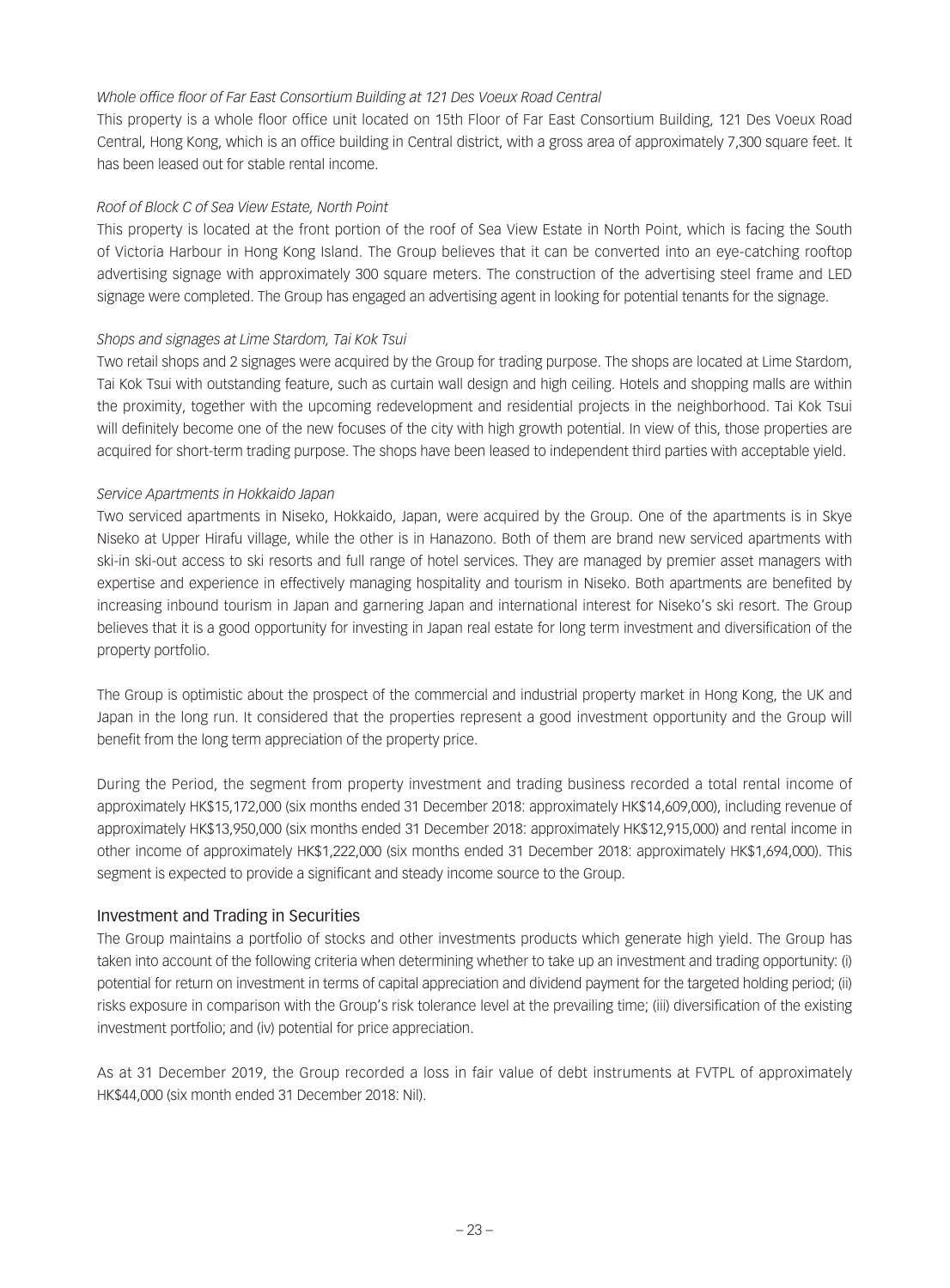Under this segment, there is no investment held for investment as at 31 December 2019. The business' significant investments under held for trading as at 31 December 2019 were as below:–

|                                      |                 | Carrying        |              |                 |
|--------------------------------------|-----------------|-----------------|--------------|-----------------|
|                                      |                 | amount          |              | Dividends/      |
|                                      | Cost as at      | as at           | Loss in fair | interests       |
|                                      | 31 December     | 31 December     | value during | received during |
|                                      | 2019            | 2019            | the Period   | the Period      |
|                                      | <b>HK\$'000</b> | <b>HK\$'000</b> | HK\$'000     | HK\$'000        |
| <b>CURRENT</b>                       |                 |                 |              |                 |
| Financial assets at FVTPL            |                 |                 |              |                 |
| Listed debts investments - Hong Kong | 11,184          | 11,727          | (44)         | 339             |

# **PROSPECTS**

Hong Kong's economy contracted by approximately 3% for the Period. External environment is increasingly challenging. Local business sentiment is expected to be much worse owing to the Wuhan coronavirus, local social incidents and the increased headwinds in the external environment, in particular the escalated US-Mainland trade conflicts and tightening global financial conditions. However, raising flat supply through increasing land supply is the Government's top policy priority in ensuring a healthy development of the property market. Reflecting the Government's sustained efforts to increase land and flat supply, total flat supply in the coming three to four years stayed at a high level of approximately 93,000 units.

Despite the uncertainty in Hong Kong and global economy, we are confident that Hong Kong will remain relevant and vital in its own right and as part of China. With the purpose of offering better returns to the Shareholders, the Group decided to concentrate on property investment and trading, and development businesses. The Group believed that the business of property developments and property investment and trading, together with new business segment of the investment and trading in securities, can broaden the revenue base and benefit the Company and the Shareholders as a whole in the long run. The Group will continue to explore potential property and securities investment and trading opportunities with a view to have a diversified and balanced portfolio and to provide steady income source to the Group. The Group is conscious to monitor and analyze the impact of the local and global economy so as to make cautious business decisions and to adjust our development plan if necessary, so as to maximize the return to the Shareholders.

# **PURCHASE, REDEMPTION OR SALE OF THE LISTED SECURITIES OF THE COMPANY**

Neither the Company, nor any of its subsidiaries has purchased, redeemed or sold any of the Company's listed shares during the six months ended 31 December 2019.

### **CODE OF CONDUCT REGARDING SECURITIES TRANSACTIONS BY DIRECTORS**

The Company has adopted a code of conduct regarding securities transactions by Directors on terms no less exacting than the required standard of dealings set out in the Model Code for Securities Transactions by Directors of Listed Issuers as set out in the Appendix 10 to the Listing Rules. Having made specific enquiry of all Directors, the Company was not aware of any non-compliance with such required standard of dealings and its code of conduct regarding securities transactions by Directors throughout the six months ended 31 December 2019.